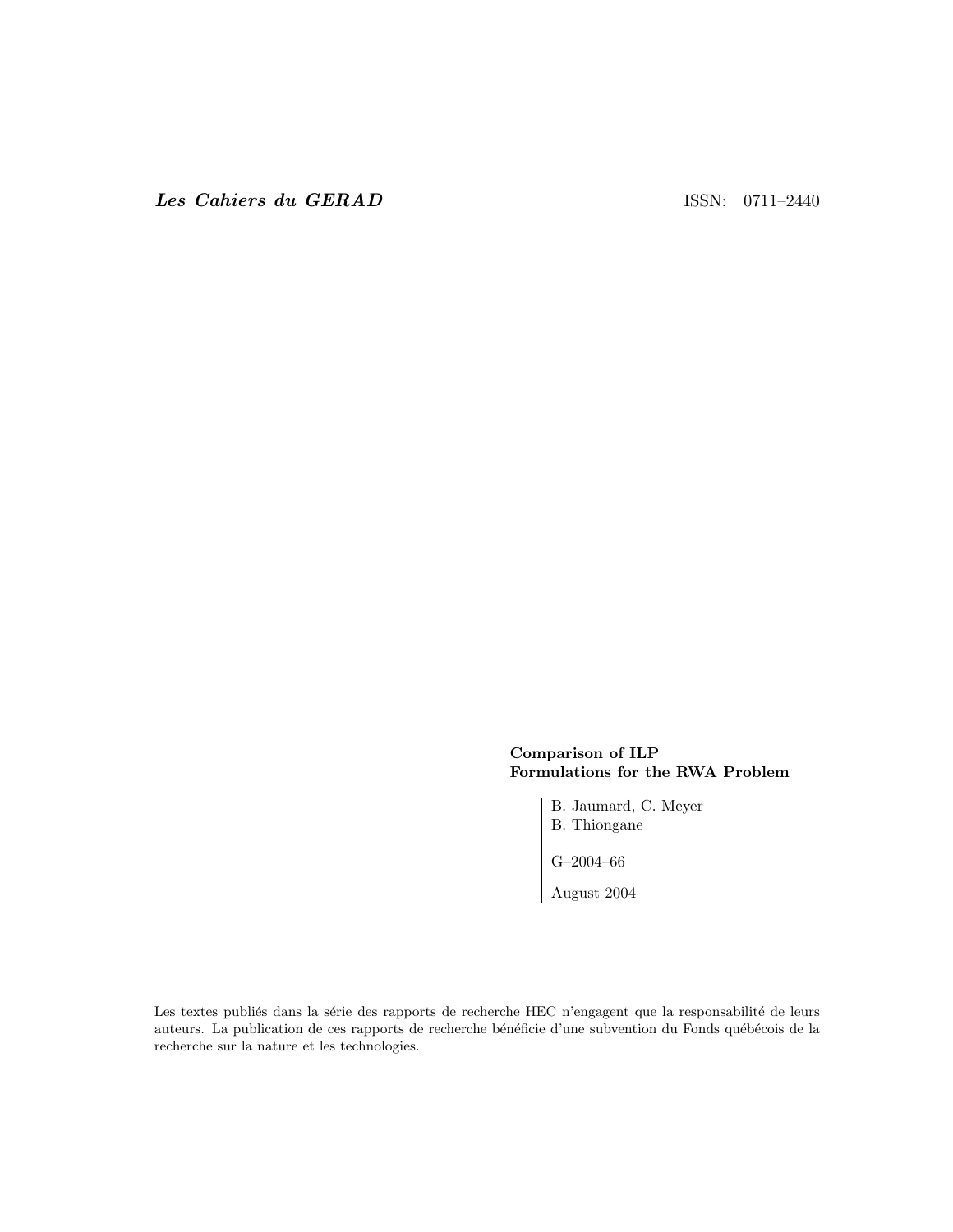# Comparison of ILP Formulations for the RWA Problem

Brigitte Jaumard

GERAD and Department of Computer Science and Operations Research Université de Montréal Canada Research Chair on the Optimization of Communication Networks P.O. Box 6128, Station Centre-ville Montreal (Quebec) Canada, H3C 3J7 jaumard@iro.umontreal.ca

# Christophe Meyer

# Babacar Thiongane

ORC Research Group Department of Computer Science and Operations Research Université de Montréal P.O. Box 6128, Station Centre-ville Montreal (Quebec) Canada, H3C 3J7 christop@crt.umontreal.ca; babacar.thiongane@gerad.ca

August, 2004

Les Cahiers du GERAD G–2004–66

Copyright © 2004 GERAD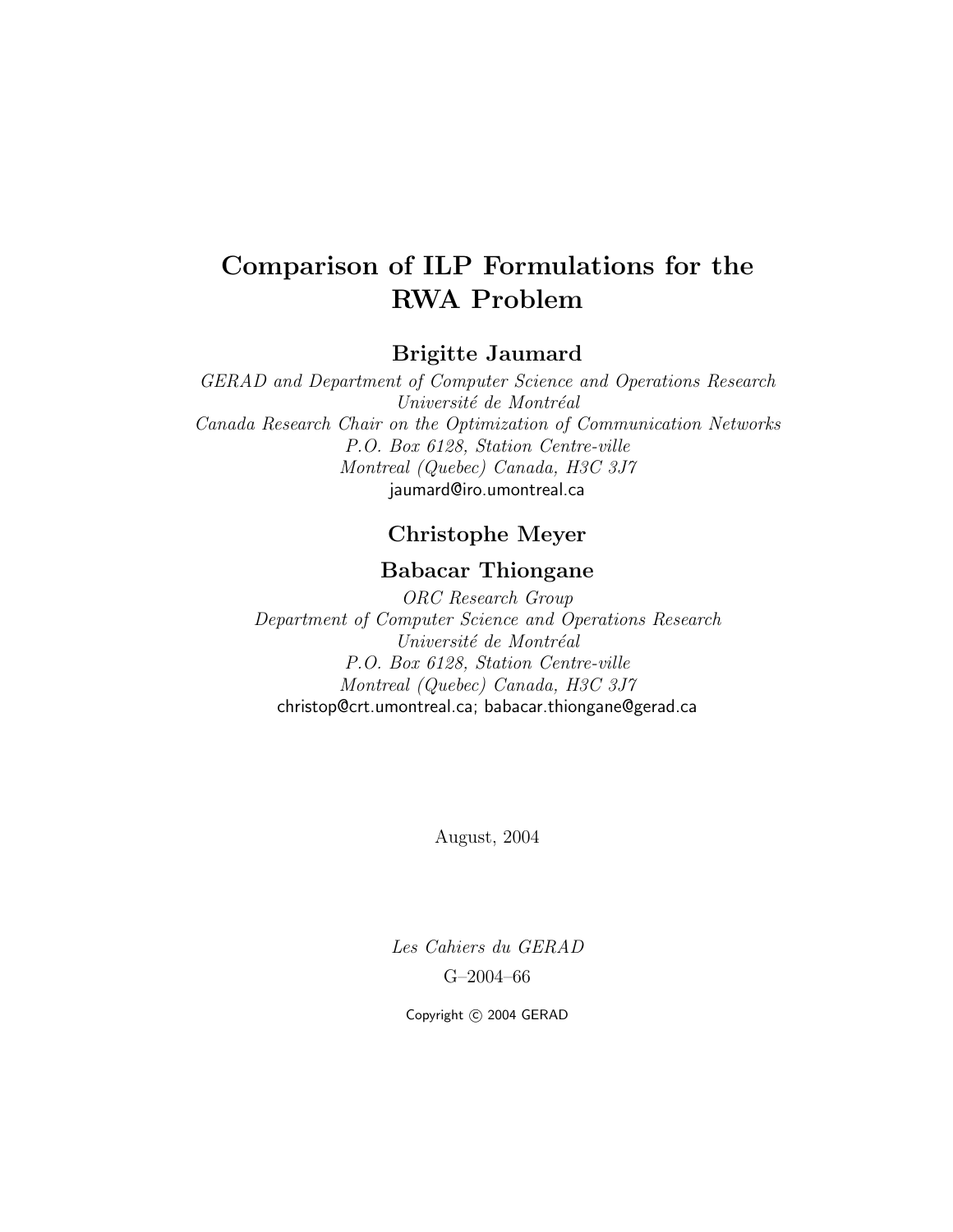#### Abstract

We present a review of the various integer linear programming (ILP) formulations that have been proposed for the routing and wavelength assignment problem in WDM optical networks with a unified and simplified notation under asymmetrical assumptions on the traffic. We show that all formulations proposed under asymmetrical traffic assumptions, both link and path formulations, are equivalent in terms of the upper bound value provided by the optimal solution of their linear programming relaxation, although their number of variables and constraints differ. We also propose some improvements for some of the formulations that result in the elimination of potential looping lightpaths and lead to further reductions in the number of variables and constraints. We next discuss the easiness of adding a constraint on the number of hops (i.e., how to take into account the node/link attenuating effect) depending on the formulations.

Under the objective of minimizing the blocking rate, we propose an experimental comparison of the best lower and upper bounds that are available. We then discuss the easiness of exact ILP solution depending on the formulations. We solve exactly for the first time some RWA (Routing and Wavelength Assignment) instances, including those proposed by Krishnaswamy and Sivarajan (2001), with a proof of the optimality. The conclusion is that LP relaxations bounds often provide solutions with a value very close to the optimal ILP one.

Key Words: WDM network, network dimensioning, RWA problem, integer programming, bounds, hop constraints, optimal solution.

#### Résumé

Nous présentons une synthèse des différentes formulations de programmation en nombres entiers (PNE) qui ont été proposées pour le problème de routage de d'affectation de longueurs d'onde dans les réseaux optiques WDM, appelé problème RWA, avec une notation unifiée et simplifiée sous des hypothèses de trafic asymétrique. Nous montrons que toutes les formulations proposées avec des hypothèses de trafic asymétrique, à la fois les formulations en termes de liens et de chemins, sont équivalentes en termes des bornes supérieures fournies par la valeur optimale de leur relaxation lin´eaire, bien que leurs nombres de variables et de contraintes varient. Nous proposons également diverses améliorations pour certaines des formulations, et celles-ci conduisent à l'élimination de boucles dans les chemins optiques virtuels et à des réductions supplémentaires dans les nombres de variables et de contraintes. Nous discutons ensuite de la facilité à ajouter une contrainte sur le nombre de sauts (pour tenir compte de l'effet d'atténuation des noeuds et des liens) pour les différentes formulations.

Avec l'objectif de minimiser le taux de blocage, nous proposons une comparaison expérimentale des meilleures bornes inférieures et supérieures disponibles. Nous discutons ensuite de la facilité de la résolution en nombres entiers dépendant des formulations. Nous résolvons exactement pour la première fois certains exemples de problèmes RWA, incluant les problèmes propos´es par Krishnaswamy et Sivarajan (2001), avec une preuve d'optimalit´e. La conclusion de notre étude est que les bornes de relaxation continue (programmation linéaire) fournissent souvent des solutions avec une valeur très proche de celle de la valeur optimale en nombres entiers.

Mots Clefs: Réseau WDM, dimensionnement de réseaux, problème RWA, programmation en nombres entiers, bornes, contraintes de sauts, solution optimale.

Acknowledgments: Work of the first author was supported by a Canada Research Chair on the Optimization of Communications Networks and a NSERC (Natural Sciences and Engineering Research Council of Canada) grant GP0036426.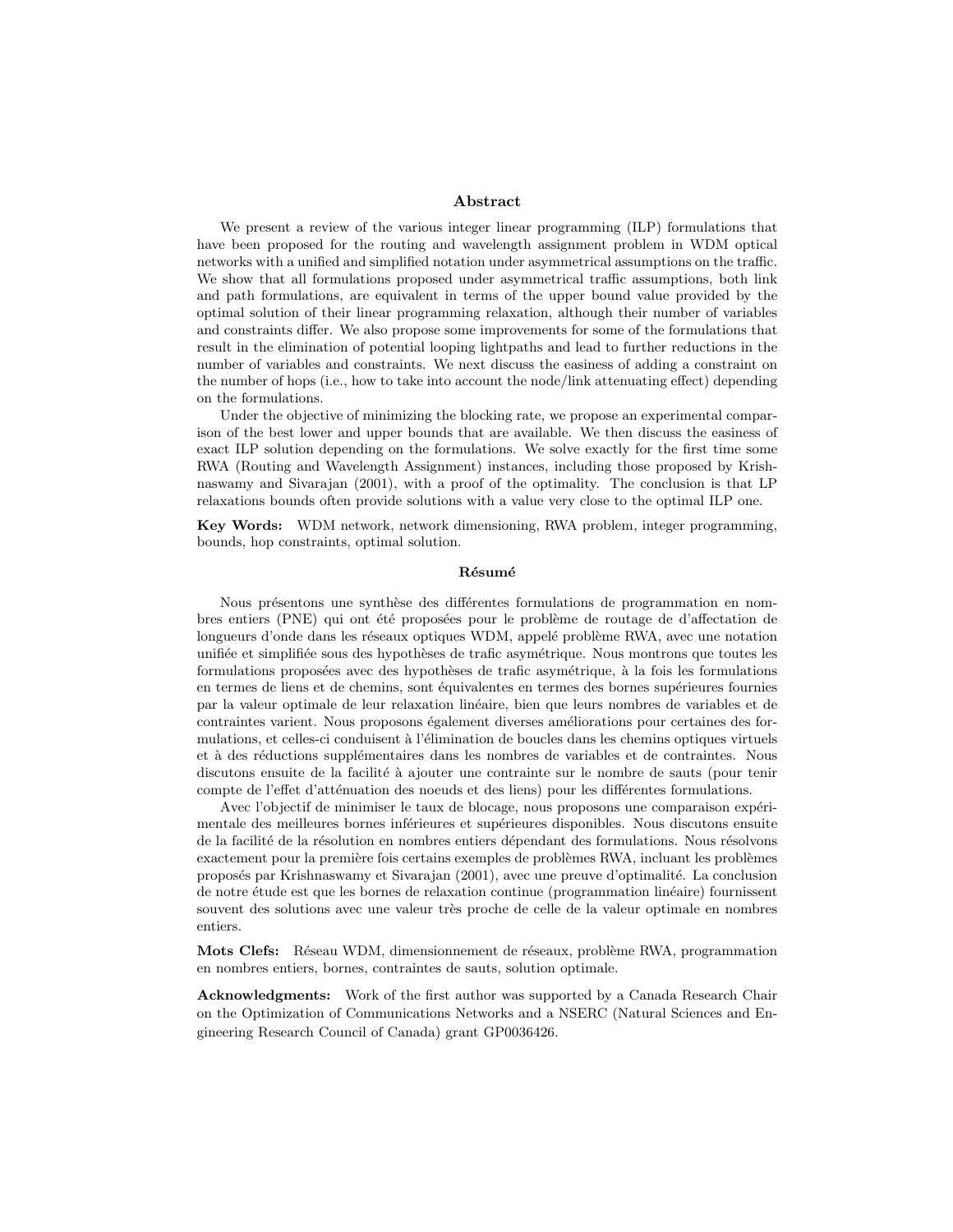## 1 Introduction

The WDM (Wavelength Division Multiplexing) optical networks offer the promise of providing the high bandwidth required by the increasing multimedia communication applications, see, e.g., Ramaswami and Sivarajan [1] for a general reference on optical networks. This has led to a wide interest in the RWA (Routing and Wavelength Assignment) problem defined as follows: given the physical structure of a network and a set of requested connections, select a suitable routing path and wavelength for each connection so that no two paths sharing a link on the same fiber, are assigned the same wavelength.

Many papers have already appeared on the rwa problem, proposing various heuristic scheme solutions under different assumptions on the traffic patterns, availability of the converters, and objectives, cf. the surveys of Dutta and Rouskas [2] and Zang, Jue and Mukherjee [3] for a summary of the works until 2000, and Jaumard, Meyer and Thiongane [4] for a recent survey on symmetrical systems under various objectives. The most often studied objectives are the minimization of the number of wavelengths (called minrwa problem), the maximization of the number of accepted connections (called max-rwa problem) (Krishnaswamy and Sivarajan [5]), the minimization of the congestion (Krishnaswamy and Sivarajan [6]) and the minimization of the multiplexing costs.

Several types of heuristics and metaheuristics have been proposed. For the most efficient or recent ones, see, e.g., various greedy heuristics (Banerjee and Mukherjee [7], Banerjee, Yoo and Chen [8], Chlamtac, Ganz and Karmi [9], Zhang and Acampora [10]) and different metaheuristics: Tabu Search (Jaumard and Hemazro [11] for non uniform traffic, Noronha and Ribeiro [12] for uniform traffic), Simulated Annealing (Katangur, Pan and Fraser [13]) or genetic algorithms (Ali, Ramamurthy and Deogun [14]; Qin, Siew and Li [15]; Banerjee, Mehta and Pandey  $[16]$ . The reader can refer to Hyytiä and Virtamo  $[17]$  for a comparison of some of them.

With respect to exact solutions, the rwa problem has been formulated as an integer programming problem but most of the times those formulations have not been used for developing solution schemes except for some rounding off procedures. We review those formulations for static traffic models, focusing on the max-rwa problem with asymmetrical traffic matrices. There are two classes of formulations, those with link variables (see [5], [18]), and those with path variables (see [19], [20], [21], [22]). We compare the optimal values of their linear programming relaxations (or lp relaxations for short) and show that they are all leading to the same upper bound. We also propose some further improvements for some of the formulations that eliminate potential looping lightpaths and lead to some reductions in the number of variables and constraints. However, the number of variables and constraints of these formulations differ and the ease of solving the corresponding integer linear programming formulations (or ILP for short) varies: while some of them can be solved using  $ILP$  software (e.g. with the CPLEX libraries of  $ILOG$  inc. [23]), others are just intractable as soon as the size of the instances is increasing. For the formulations with path variables, some attempts have been made to solve them using decomposition techniques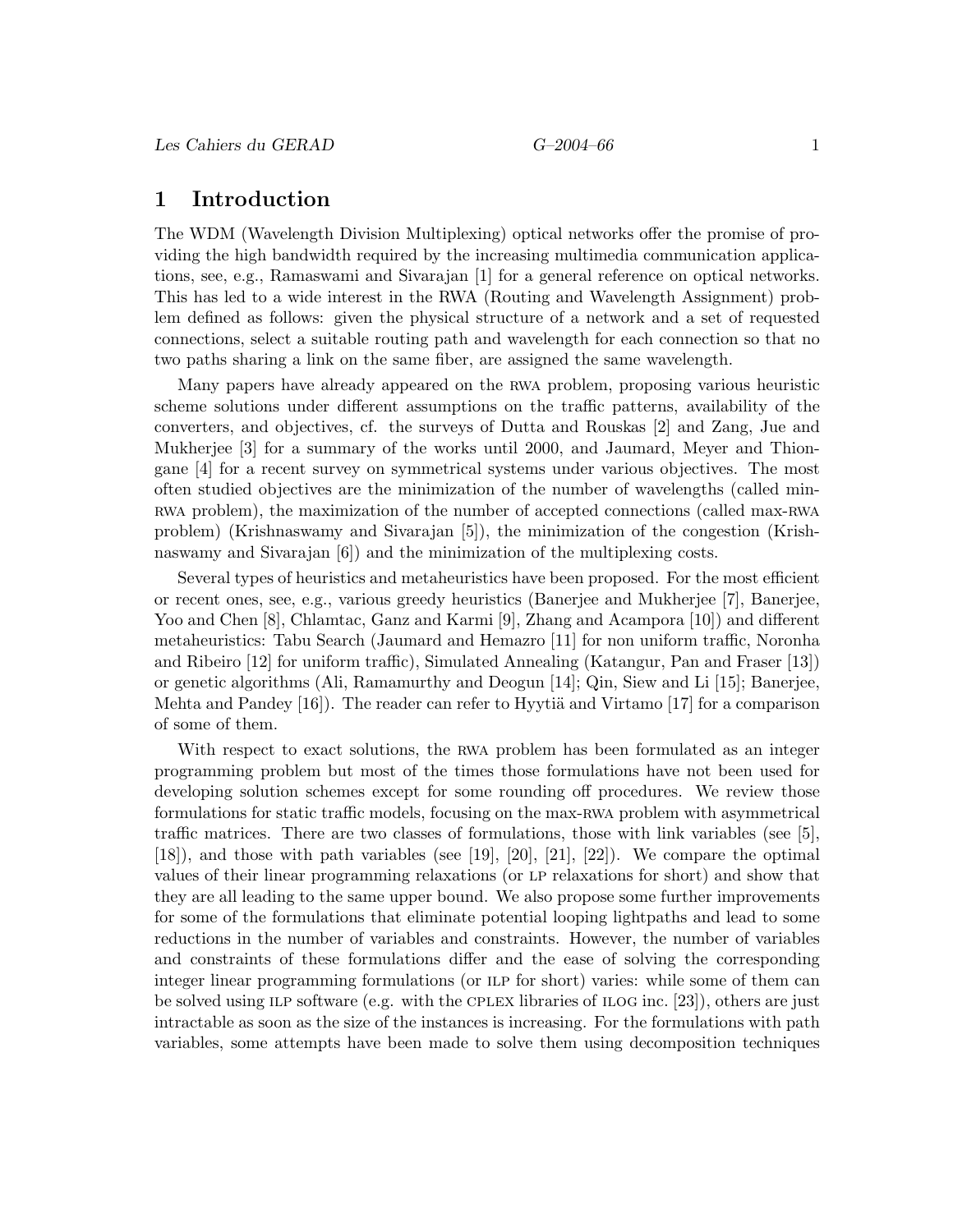such as column generation (Ramaswami and Sivarajan [22], Lee, Lee and Park [24]) or Lagrangean relaxation (Saad and Luo [21]). Moreover, if additional constraints need to be considered such as hop or signal regeneration constraints (Ye et al. [25], Ali, Ramamurthy and Deogun [26]), some formulations are easier to adapt than others.

We next compare these upper bounds provided by the LP relaxations with the optimal ilp solutions obtained using the cplex-mip software of ilog [23]. Indeed, using the ilp formulation with the smallest number of variables and constraints, we solve several rwa instances exactly for the first time, with a proof of optimality, including the instances of Krishnaswamy [27], studied, e.g., in Krishnaswamy and Sivarajan [5].

The paper is organized as follows. In the next section, we present a more formal statement of the RWA problem with the objective of minimizing the blocking rate and define notation that will be used throughout the paper. Section 3 is devoted to the models using link variables. We present three different formulations: the first two have been initially proposed by Krishnaswamy and Sivarajan [5], and the third one, a source formulation, has been studied by several authors (Coudert and Rivano [28]; Tornatore, Maier and Pattavina [20], Krishnaswamy and Sivarajan [6]). We show that their lp relaxations provide the same upper bounds and discuss how to improve them in terms of reducing their number of variables and constraints. In Section 4, we study the path ilp formulations, show that their lp relaxations provide the same upper bound than the link formulations of the previous sections. Further comparisons are conducted in Section 5 on the overall set of formulations, where we discuss the easiness of taking into account additional constraints. Computational experience are reported in Section 6. Conclusions are drawn in the last section.

#### 2 Statement of the RWA Problem - Notation

We assume that the optical network is represented by a multigraph  $G = (V, E)$  with a node set  $V = \{v_1, v_2, \ldots, v_n\}$  where each node is associated with a node of the physical network, and an arc set  $E = \{e_1, e_2, \ldots, e_m\}$  where each arc is associated with a link and a fiber of the physical network: the number of arcs from  $v_i$  to  $v_j$  is equal to the number of fibers supporting traffic from  $v_i$  to  $v_j$ , see Figure 1 for an illustration: the two arcs from  $v_2$ to  $v_1$  indicate that there are two fibers. Note however that most of the networks today are with only one fiber per link. The traffic is defined by a set  $K$  of connections, where each connection has a capacity corresponding to the capacity of a wavelength. All wavelengths are assumed to have the same capacity. We denote by  $\Lambda$  the set of wavelengths that we assume of cardinality  $W = |\Lambda|$ . Moreover, we consider only single-hop connections, as we do not assume that node converters or signal regeneration schemes are available.

The RWA problem can then be formally stated as follows: given a multigraph G corresponding to a WDM optical network, and a set  $K$  of requested connections, find a suitable lightpath  $(p, \lambda)$  for each (accepted) connection where p is a routing path and  $\lambda$  a wavelength, so that no two paths sharing an arc of G are assigned the same wavelength.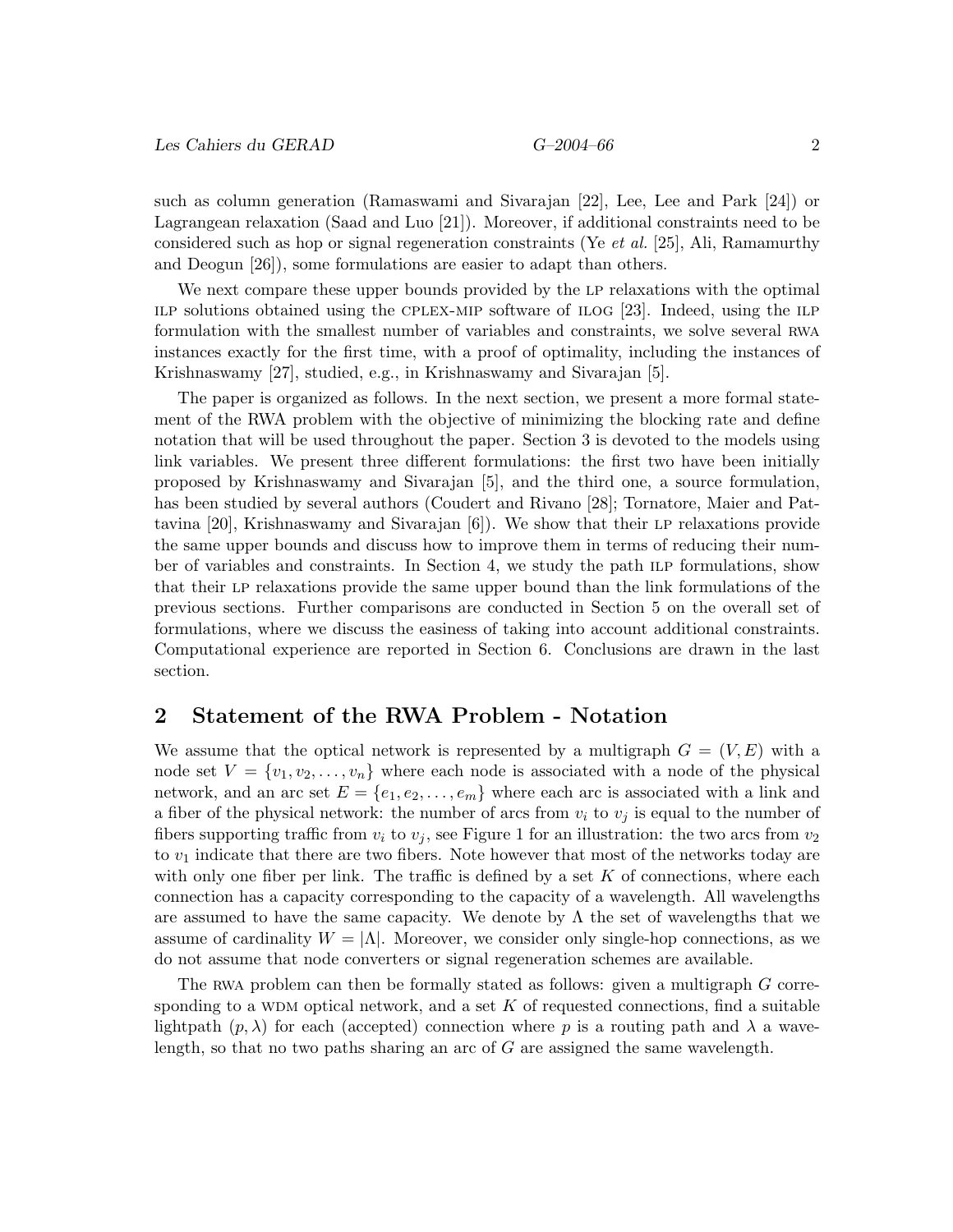

Figure 1: Multigraphs and Multifiber Optical Networks.

As we consider asymmetrical traffic matrices, connections and therefore links are directional. Denote by T a traffic matrix. Each element  $T_{ij}$  defines the number of requested connections from  $v_i$  to  $v_j$ . For each connection k, let  $s_k$  and  $d_k$  denote the source and destination nodes respectively.

We define below the main variables that will be used in the different formulations presented in the forthcoming sections. The first set of variables will be used in the socalled link formulations, while the second set of variables will be used in the so-called path formulations.

First set of variables:

$$
x_k = \begin{cases} 1 & \text{if connection } k \text{ is accepted} \\ 0 & \text{otherwise,} \end{cases}
$$

$$
x_k^{\lambda} = \begin{cases} 1 & \text{if wavelength } \lambda \text{ supports connection } k \\ 0 & \text{otherwise,} \end{cases}
$$

$$
x_{ke}^{\lambda} = \begin{cases} 1 & \text{if wavelength } \lambda \text{ supports connection } k \\ 0 & \text{are } e \\ 0 & \text{otherwise.} \end{cases}
$$

Second set of variables:

$$
x_p^{\lambda} = \begin{cases} 1 & \text{if there is a lightpath defined with path } p \\ & \text{and wavelength } \lambda \\ 0 & \text{otherwise.} \end{cases}
$$

We will denote by  $\omega^+(v_i)$  (resp.  $\omega^-(v_i)$ ) the set of outgoing (resp. incoming) links at node v<sup>i</sup> .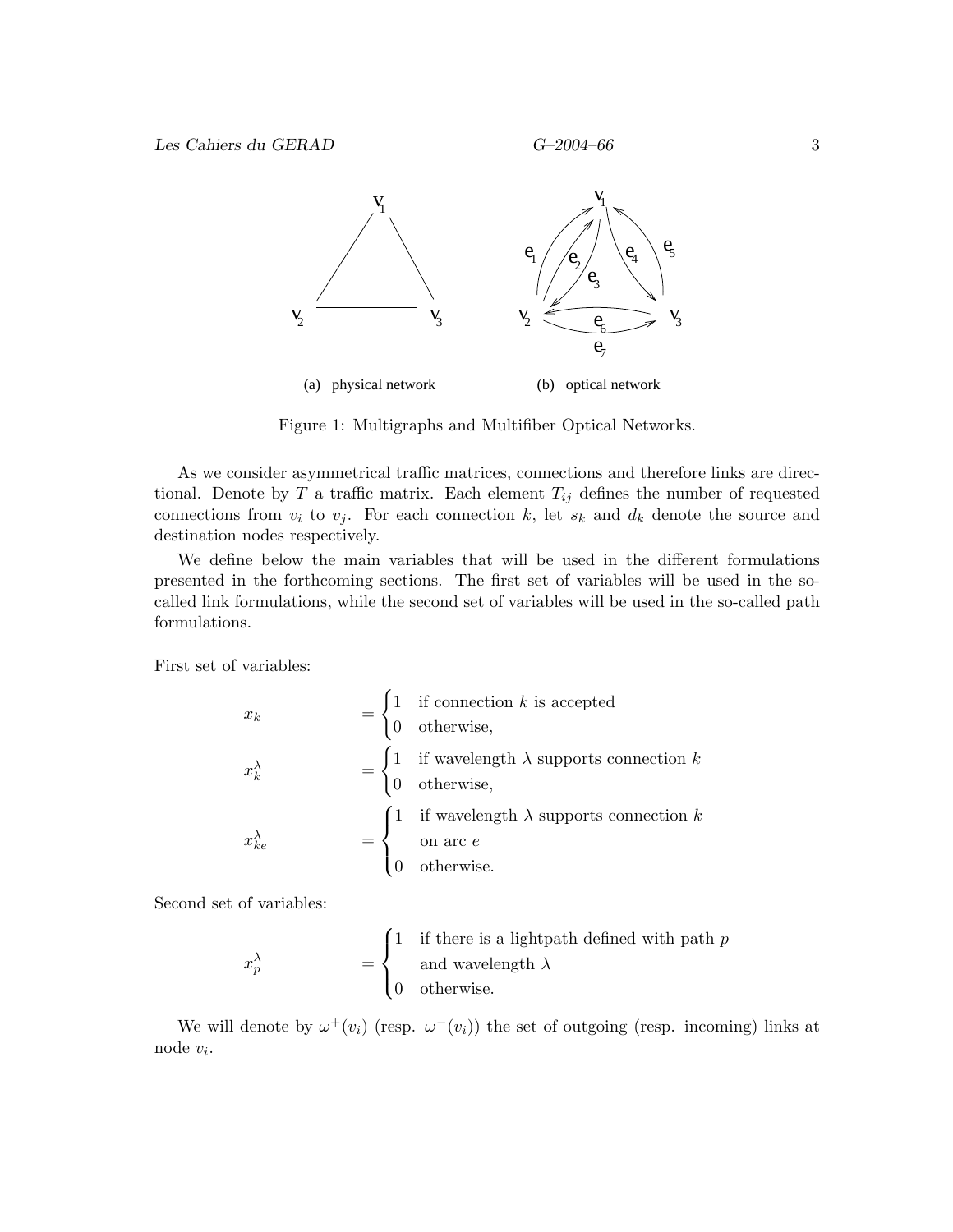$$
G\text{-}2004\text{-}66
$$

# 3 Link ILP Formulations

As already mentioned in the Introduction, there are two classes of formulations. We present below the formulations of the first class, i.e., those with variables associated with links. There are mainly three formulations, depending on whether the connections are taken into account individually (paragraph 3.1), or grouped with respect to their source and destination nodes (paragraph 3.2), or grouped only with respect to their source (paragraph 3.4).

#### 3.1 First Formulation of Krishnaswamy and Sivarajan

In [5], Krishnaswamy and Sivarajan present two formulations of the rwa problem with the objective of maximizing the number of connections. We present below the first formulation, denoted by (ks1), in which each connection is considered individually.

$$
\max \quad z_{\text{KS1}}(x) = \sum_{k \in K} x_k
$$

subject to:

$$
\sum_{e \in \omega^+(v_i)} x_{ke}^\lambda = \sum_{e \in \omega^-(v_i)} x_{ke}^\lambda \qquad k \in K, \lambda \in \Lambda, v_i \in V \setminus \{s_k, d_k\} \tag{1}
$$

$$
\sum_{e \in \omega^+(s_k)} x_{ke}^\lambda - \sum_{e \in \omega^-(s_k)} x_{ke}^\lambda = x_k^\lambda \qquad k \in K, \lambda \in \Lambda \tag{2}
$$

$$
\sum_{e \in \omega^{-}(d_k)} x_{ke}^{\lambda} - \sum_{e \in \omega^{+}(d_k)} x_{ke}^{\lambda} = x_{k}^{\lambda} \qquad k \in K, \lambda \in \Lambda
$$
\n(3)

$$
\sum_{k \in K} x_{ke}^{\lambda} \le 1 \qquad \qquad e \in E, \lambda \in \Lambda \tag{4}
$$

$$
\sum_{\lambda \in \Lambda} x_k^{\lambda} = x_k \qquad k \in K \tag{5}
$$

$$
x_{ke}^{\lambda} \le x_k^{\lambda} \qquad k \in K, e \in E, \lambda \in \Lambda \tag{6}
$$

$$
x_k, x_k^{\lambda}, x_{ke}^{\lambda} \in \{0, 1\} \qquad k \in K, e \in E, \lambda \in \Lambda. \tag{7}
$$

The first three sets of constraints correspond to the wavelength continuity constraints, i.e., a unique wavelength is assigned to connection k throughout its lightpath and are analogous to the flow conservation constraints in a multicommodity flow problem. Constraints (4) are the clash constraints: they ensure that no two lightpaths sharing the same arc  $e$  (i.e., the same link and fiber) can be assigned the same wavelength. Constraints (5) guarantee that if a lightpath is defined for connection  $k$ , exactly one wavelength is assigned to it. Finally, constraints (6) ensure consistency between variables  $x_{ke}^{\lambda}$  and  $x_{k}^{\lambda}$ .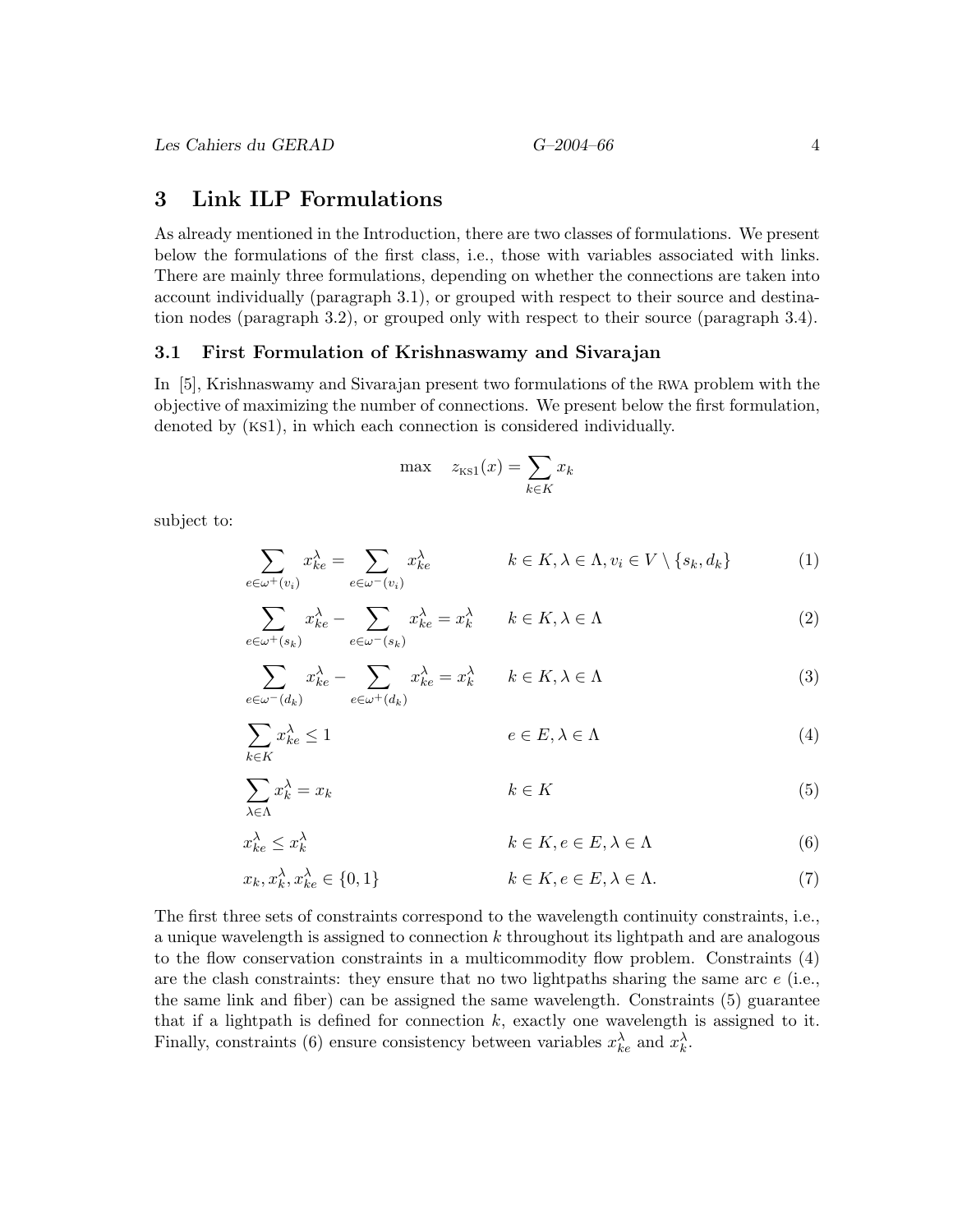Even if it does not affect its value, the optimal solution of (ks1) may contain looping lightpaths involving either the origin or the destination nodes of the connections. In order to eliminate them, we introduce a slight variation in formulation (ks1), leading to a new formulation denoted by  $(RWA)$ . It consists in replacing constraints  $(2)$  and  $(3)$  by constraints (2a) and (3a) and adding constraints (8).

$$
\max \quad z_{\text{RWA}}(x) = \sum_{k \in K} x_k
$$

subject to:

$$
\sum_{e \in \omega^+(v_i)} x_{ke}^\lambda = \sum_{e \in \omega^-(v_i)} x_{ke}^\lambda \qquad k \in K, \lambda \in \Lambda, v_i \in V \setminus \{s_k, d_k\} \tag{1}
$$

$$
\sum_{e \in \omega^+(s_k)} x_{ke}^\lambda = x_k^\lambda \qquad k \in K, \lambda \in \Lambda \tag{2a}
$$

$$
\sum_{e \in \omega^{-}(d_k)} x_{ke}^{\lambda} = x_k^{\lambda} \qquad k \in K, \lambda \in \Lambda
$$
\n(3a)

$$
\sum_{e \in \omega^-(s_k)} x_{ke}^\lambda = \sum_{e \in \omega^+(d_k)} x_{ke}^\lambda = 0 \qquad k \in K, \lambda \in \Lambda \tag{8}
$$

$$
\sum_{k \in K} x_{ke}^{\lambda} \le 1 \qquad \qquad e \in E, \lambda \in \Lambda \tag{4}
$$

$$
\sum_{\lambda \in \Lambda} x_k^{\lambda} = x_k \qquad k \in K \tag{5}
$$

$$
x_{ke}^{\lambda} \le x_k^{\lambda} \qquad \qquad k \in K, e \in E, \lambda \in \Lambda \tag{6}
$$

$$
x_k, x_k^{\lambda}, x_{ke}^{\lambda} \in \{0, 1\} \qquad k \in K, e \in E, \lambda \in \Lambda. \tag{7}
$$

Note that when solving the above mathematical program, constraints (8) should be eliminated after having set to 0 and eliminated all variables  $x_{ke}^{\lambda}$  appearing in them. Moreover, observe that the variables  $x_k$  are not necessary: for more efficient solution they can be omitted when solving the (RWA) ILP with the objective being rewritten:

$$
z'_{\text{RWA}}(x) = \sum_{k \in K} \sum_{\lambda \in \Lambda} x_k^{\lambda},\tag{9}
$$

and constraints (5) replaced by

$$
\sum_{\lambda \in \Lambda} x_k^{\lambda} \le 1 \qquad k \in K. \tag{5a}
$$

Let  $\Omega_{\text{LP}}(\text{KS1})$  and  $\Omega_{\text{LP}}(\text{RWA})$  be the feasible domains of the LP relaxations of (KS1) and  $(RWA)$ , i.e., of  $(Ks1)$  and  $(RWA)$  where the constraints (7) have been replaced by:

$$
0 \le x_k, x_k^{\lambda}, x_{ke}^{\lambda} \le 1 \quad k \in K, e \in E, \lambda \in \Lambda.
$$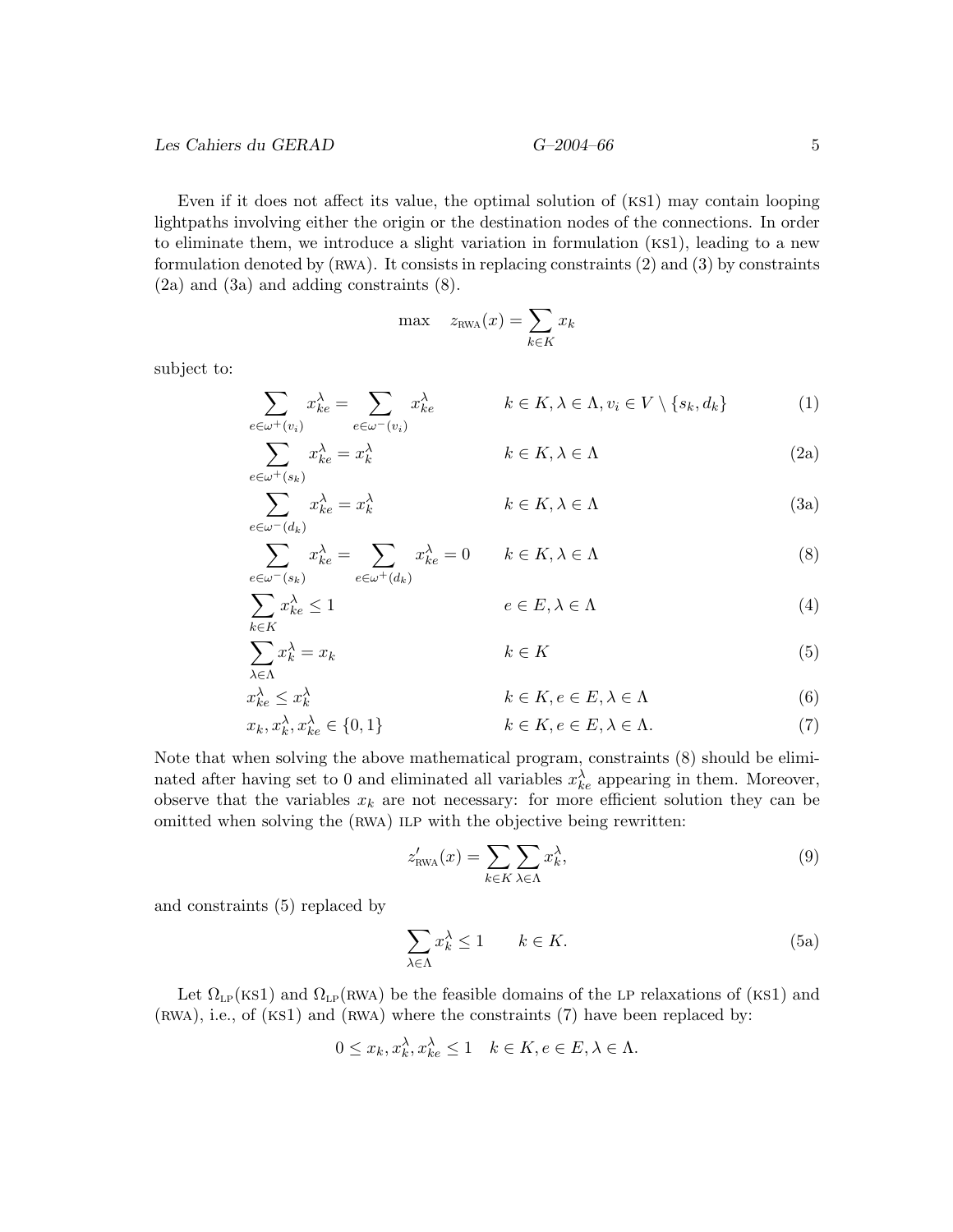Denote by  $\overline{z}_{\text{RWA}}$  and  $\overline{z}_{\text{KSI}}$  the optimal values of the LP relaxations of formulations (KS1) and  $(RWA)$ .

We first show that:

**Theorem 1.** The optimal values of the LP relaxations of formulations  $(Ks1)$  and  $(KwA)$ are equal:

$$
\overline{z}_{\text{KS1}} = \overline{z}_{\text{RWA}}.
$$

*Proof.* It is easy to see that  $\Omega_{LP}(RWA) \subseteq \Omega_{LP}(KS1)$ , hence that  $\overline{z}_{RWA} \leq \overline{z}_{KSI}$ .

Let us now consider an optimal solution of (KS1), say  $x = (x_k, x_k^{\lambda}, x_{ke}^{\lambda})$ , such that there exists at least one connection  $k \in K$  and a wavelength  $\lambda \in \Lambda$  satisfying  $\sum$  $e \in \omega^-(s_k)$  $x_{ke}^{\lambda} \neq 0$  or

 $\sum$  $e \in \omega^+(d_k)$  $x_{ke}^{\lambda} \neq 0$ . Let us assume that  $\sum_{e \in \omega^-(s_k)}$  $x_{ke}^{\lambda} \neq 0$ . This implies that connection k has a looping lightpath on its source node  $s_k$ . Removing the circuit leads to no change on the objective function value as  $x_k = \sum$ λ∈Λ  $x_k^{\lambda}$  remains unchanged. Thus, by removing all circuits in all established connections of the optimal solution  $x$ , we obtain an optimal solution of (KS1) which is feasible for (RWA), therefore  $\overline{z}_{RWA} \geq \overline{z}_{KS1}$ .

We can then conclude that both values  $\overline{z}_{\text{RWA}}$  and  $\overline{z}_{\text{KS1}}$  are equal.

#### 3.2 Second Formulation of Krishnaswamy and Sivarajan

Let us now examine the second formulation of Krishnaswamy and Sivarajan [5] denoted by (ks2), in which connections are grouped with respect to their origin and destination pair  $(v_s, v_d)$  of nodes. Let  $K_{sd}$  denote the set of connections between a pair of origin and destination nodes  $v_s$  and  $v_d$ . New variables  $y_{sd} = \sum$  $k \in K_{sd}$  $x_k$  and  $y_{sde}^{\lambda} = \sum$  $k \in K_{sd}$  $x_{ke}^{\lambda}, y_{sde}^{\lambda} \in$  $\{0,1\}$  are introduced, where  $y_{sd}$  is the number of accepted connections from  $v_s$  to  $v_d$  and  $y_{sde}^{\lambda} = 1$  if a connection from  $v_s$  to  $v_d$  uses wavelength  $\lambda$  on link e and 0 otherwise. Note that, for a given  $e, \lambda$ , at most one connection can be supported.

$$
\max \quad z_{\text{KS2}}(y) = \sum_{(v_s, v_d) \in V \times V : T_{sd} > 0} y_{sd}
$$

subject to:

$$
\sum_{e \in \omega^+(v_i)} y_{sde}^{\lambda} = \sum_{e \in \omega^-(v_i)} y_{sde}^{\lambda} \quad \lambda \in \Lambda, v_i \in V \setminus \{v_s, v_d\},
$$

$$
(v_s, v_d) \in V \times V : T_{sd} > 0 \quad (10)
$$

$$
\sum_{\lambda \in \Lambda} \sum_{e \in \omega^+(v_s)} y_{sde}^{\lambda} = \sum_{\lambda \in \Lambda} \sum_{e \in \omega^-(v_d)} y_{sde}^{\lambda} = y_{sd} \qquad (v_s, v_d) \in V \times V : T_{sd} > 0 \tag{11}
$$

口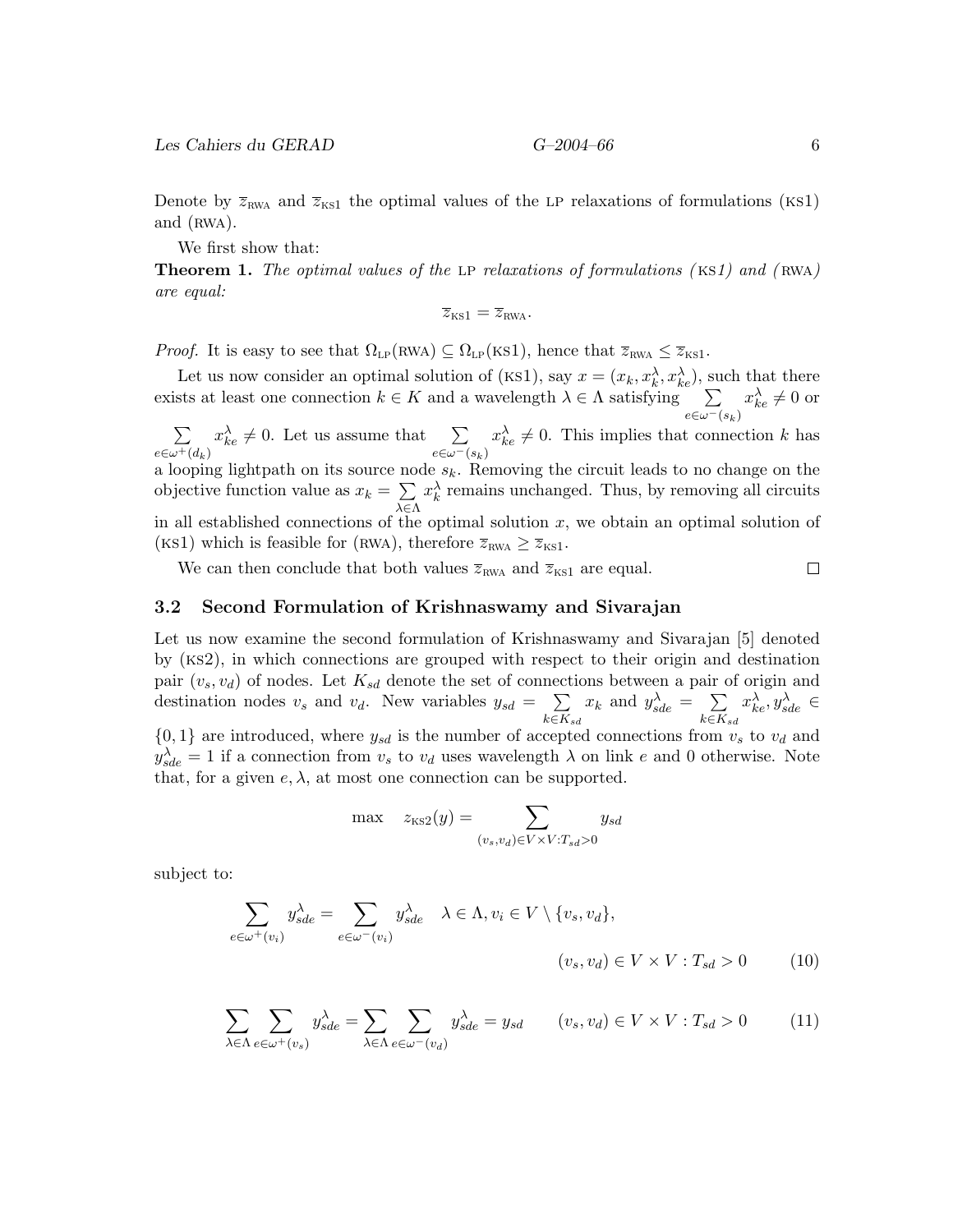$$
G\text{-}2004\text{-}66
$$

$$
\sum_{\lambda \in V_c, V, T \to 0} y_{sde}^{\lambda} \le 1 \qquad \qquad e \in E, \lambda \in \Lambda \tag{12}
$$

$$
(v_s, v_d) \in V \times V: T_{sd} > 0
$$
  
\n
$$
y_{sd} \in \{0, 1, \dots, T_{sd}\}
$$
  
\n
$$
(v_s, v_d) \in V \times V: T_{sd} > 0
$$
 (13)

$$
y_{sde}^{\lambda} \in \{0, 1\} \qquad \qquad e \in E, \lambda \in \Lambda,
$$

$$
(v_s, v_d) \in V \times V : T_{sd} > 0. \tag{14}
$$

Constraints (10) and (11) are the wavelength continuity constraints while (12) correspond to the clash constraints. However this formulation is incomplete. Indeed it allows the existence of looping lightpaths passing through the origin and/or the destination of a connection, and contrarily to what happened for formulation (ks1), the objective function value is modified. There are two ways to correct the formulation. Either replace (11) by

$$
\sum_{\lambda \in \Lambda} \left( \sum_{e \in \omega^+(v_s)} y_{sde}^{\lambda} - \sum_{e \in \omega^-(v_s)} y_{sde}^{\lambda} \right) =
$$
\n
$$
\sum_{\lambda \in \Lambda} \left( \sum_{e \in \omega^-(v_d)} y_{sde}^{\lambda} - \sum_{e \in \omega^+(v_d)} y_{sde}^{\lambda} \right) = y_{sd}
$$
\n
$$
(v_s, v_d) \in V \times V : T_{sd} > 0
$$

or add to (11) the constraints

$$
\sum_{\lambda \in \Lambda} \sum_{e \in \omega^{-}(v_s)} y_{sde}^{\lambda} = \sum_{\lambda \in \Lambda} \sum_{e \in \omega^{+}(v_d)} y_{sde}^{\lambda} = 0 \qquad (v_s, v_d) \in V \times V : T_{sd} > 0 \tag{15}
$$

as for the addition of constraints (8) with respect to constraints (2) and (3) in formulation (ks1  $\sum$ ). Note that the first proposal may allow the existence of paths from  $v_d$  to  $v_s$  since  $e \in \omega^+(v_s)$  $y_{sde}^{\lambda}$  –  $\sum$  $e \in \omega^-(v_s)$  $y_{sde}^{\lambda}$  may be negative for some  $\lambda$ . These paths can however be

canceled with paths from  $v_s$  to  $v_d$ , leading to an optimal solution for the RWA problem. However we prefer and retain the second solution, as it allows the elimination of some variables  $y_{sde}^{\lambda}$ . This leads to the following (RWA\_sd) formulation:

$$
\max \quad z_{\text{RWA\_sd}}(y) = \sum_{(v_s, v_d) \in V \times V: T_{sd} > 0} y_{sd}
$$

subject to:

$$
\sum_{e \in \omega^+(v_i)} y_{sde}^{\lambda} = \sum_{e \in \omega^-(v_i)} y_{sde}^{\lambda} \quad \lambda \in \Lambda, v_i \in V \setminus \{v_s, v_d\},
$$

$$
(v_s, v_d) \in V \times V : T_{sd} > 0 \tag{10}
$$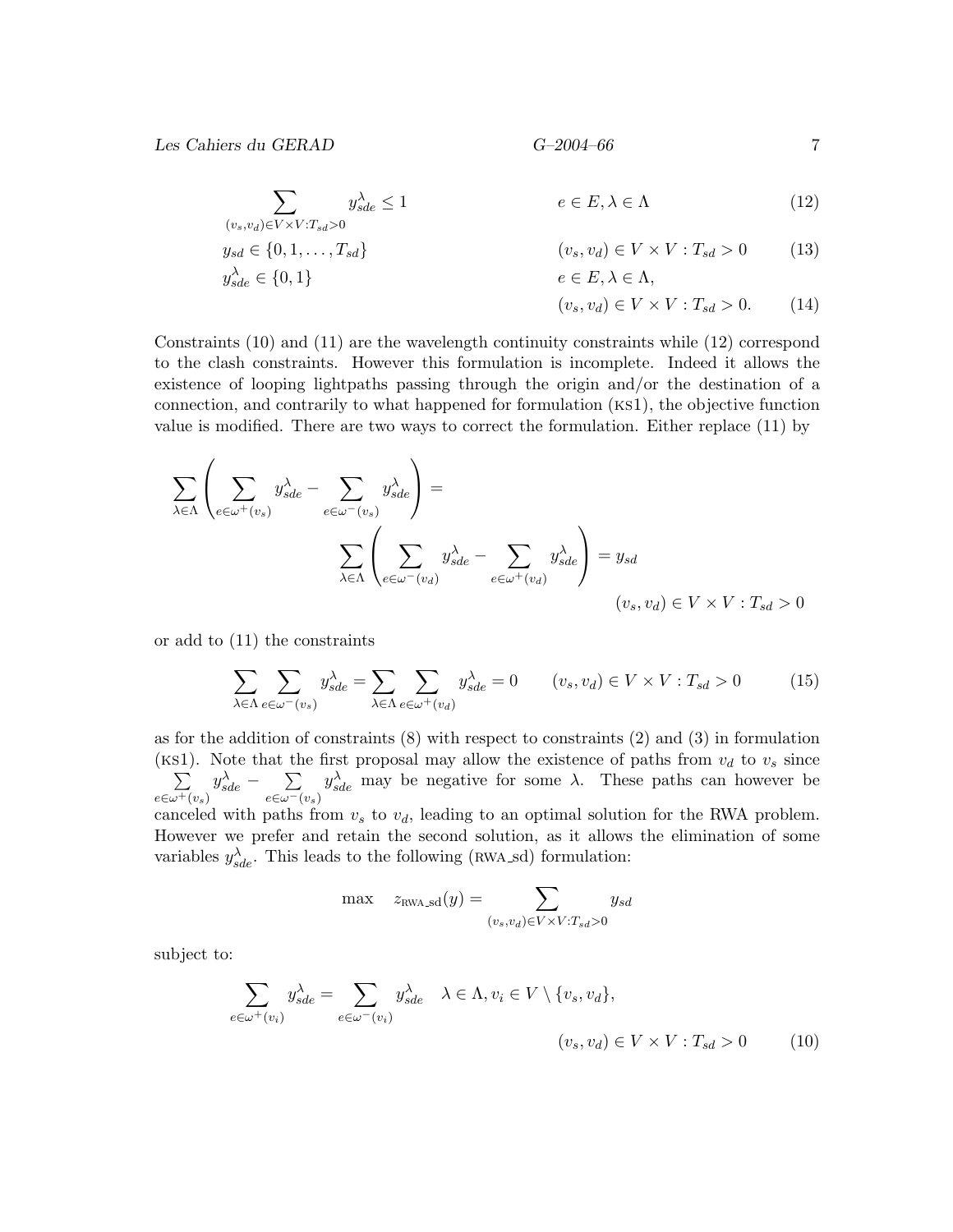$$
G - 2004 - 66
$$

$$
\sum_{\lambda \in \Lambda} \sum_{e \in \omega^+(v_s)} y_{sde}^{\lambda} = \sum_{\lambda \in \Lambda} \sum_{e \in \omega^-(v_d)} y_{sde}^{\lambda} = y_{sd} \qquad (v_s, v_d) \in V \times V : T_{sd} > 0 \tag{11}
$$

$$
\sum_{\lambda \in \Lambda} \sum_{e \in \omega^{-}(v_s)} y_{sde}^{\lambda} = \sum_{\lambda \in \Lambda} \sum_{e \in \omega^{+}(v_d)} y_{sde}^{\lambda} = 0 \qquad (v_s, v_d) \in V \times V : T_{sd} > 0 \qquad (15)
$$

$$
y_{sde}^{\lambda} \le 1 \qquad \qquad e \in E, \lambda \in \Lambda \tag{12}
$$

$$
y_{sd} \in \{0, 1, \dots, T_{sd}\}
$$
  
\n
$$
y_{sd}^{\lambda} \in \{0, 1\}
$$
  
\n
$$
y_{sd}^{\lambda} \in \{0, 1\}
$$
  
\n
$$
e \in E, \lambda \in \Lambda,
$$
  
\n
$$
(13)
$$

$$
(v_s, v_d) \in V \times V : T_{sd} > 0. \tag{14}
$$

Again constraints (15) should be eliminated when solving the above formulation after having set to 0 and eliminated the variables  $y_{sde}^{\lambda}$  appearing in them. Observe that the variables  $y_{sd}$  are actually not necessary; for more efficiency they can be omitted when solving the (RWA sd) ILP with the objective function being rewritten:

$$
z'_{\text{RWA}\_sd}(y) = \sum_{\lambda \in \Lambda} \sum_{(v_s, v_d) \in V \times V: T_{sd} > 0} \sum_{e \in \omega^+(v_s)} y_{sde}^{\lambda} \tag{16}
$$

and the constraints (11) replaced by

 $\sum$  $(v_s,v_d) \in V \times V : T_{sd} > 0$ 

$$
\sum_{\lambda \in \Lambda} \sum_{e \in \omega^+(v_s)} y_{sde}^{\lambda} = \sum_{\lambda \in \Lambda} \sum_{e \in \omega^-(v_d)} y_{sde}^{\lambda} \le T_{sd}
$$
\n
$$
(v_s, v_d) \in V \times V : T_{sd} > 0.
$$
\n(11a)

Although this last formulation does not explicitly provide the set of lightpaths between a pair  $(v_s, v_d)$  of origin and destination nodes, it ensures that exactly  $y_{sd} \leq T_{sd}$  lightpaths will exist between  $v_s$  and  $v_d$ . Even if the lightpaths are not explicitly provided in the solution of (RWA\_sd), they can easily be deduced from an iterative process: see, e.g., the proof of Theorem 2.

#### 3.3 Comparison of the LP Relaxations of the Formulations (RWA) and  $(RWA_s d)$

Let us compare the LP relaxations of formulations  $(RWA)$  and  $(RWA\_sd)$ . We denote by  $\overline{z}_{\text{RWA}}$  and  $\overline{z}_{\text{RWA}}$  at their optimal values.

**Theorem 2.** The optimal values of the LP relaxations of the ILP formulations (RWA) and  $(RWA_s d)$  are equal:

$$
\overline{z}_{\text{RWA}} = \overline{z}_{\text{RWA}\_\text{sd}}.
$$

*Proof.* Let us first show that starting from a solution of  $\Omega_{LP}(RWA)$  we can deduce a solution for  $\Omega_{LP}(RWA \text{ and } s)$  with the same value and therefore that  $\overline{z}_{RWA} \leq \overline{z}_{RWA \text{ and } s}$ . Given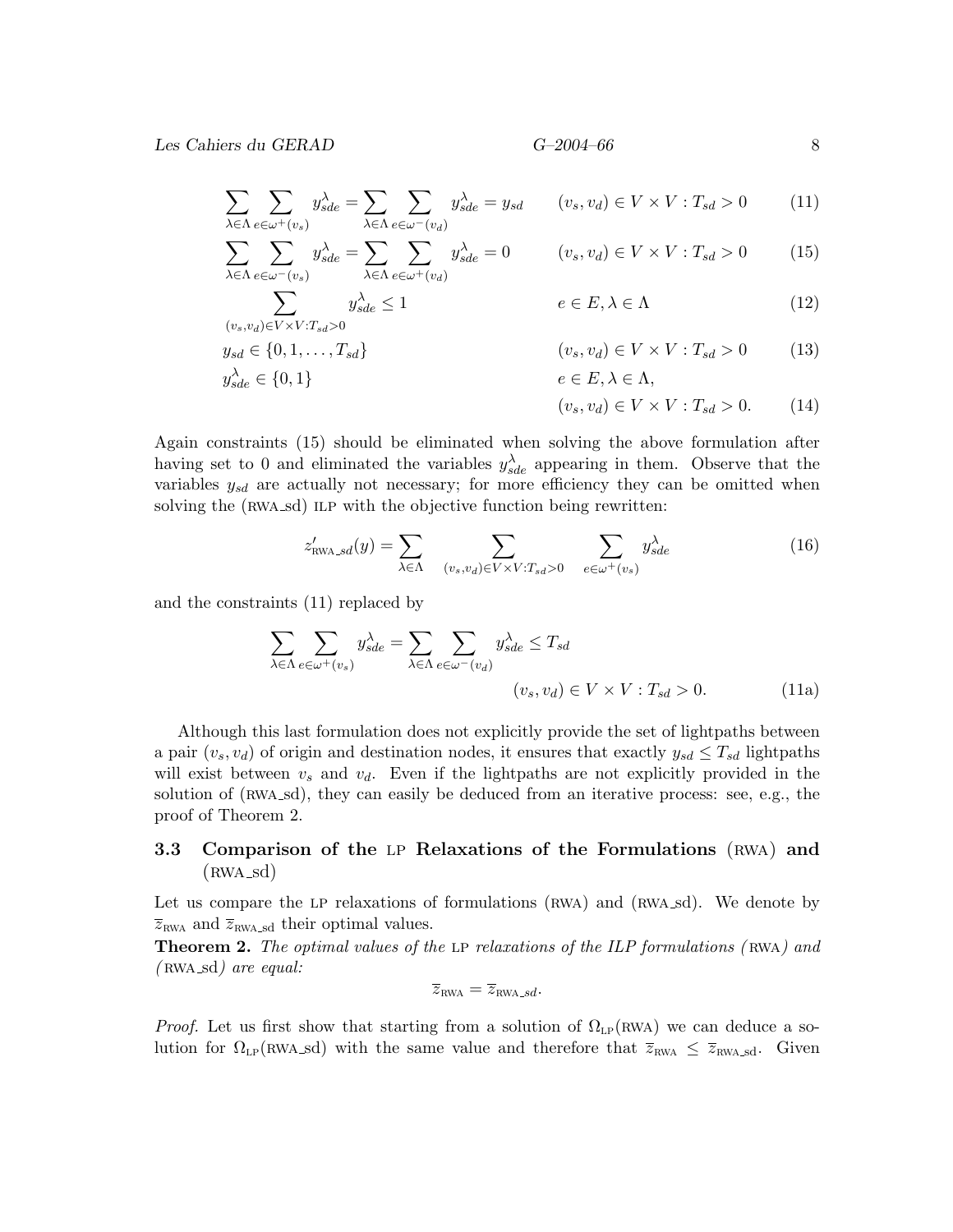$(x_k, x_k^{\lambda}, x_{ke}^{\lambda}) \in \Omega_{\text{LP}}(\text{RWA})$ , we define

$$
y_{sd} = \sum_{k \in K_{sd}} x_k, \qquad (v_s, v_d) \in V \times V : T_{sd} > 0
$$
  

$$
y_{sd}^{\lambda} = \sum_{k \in K_{sd}} x_{ke}^{\lambda}, \qquad (v_s, v_d) \in V \times V : T_{sd} > 0, \quad e \in E.
$$

Observe first that (1) in (RWA)  $\implies$  (10) in (RWA\_sd). Consider  $\lambda \in \Lambda$ ,  $(v_s, v_d) \in V \times V$ :  $T_{sd} > 0$  and  $v_i \in V \setminus \{v_s, v_d\}.$  We have:

$$
(1) \Longrightarrow \sum_{e \in \omega^{+}(v_{i})} x_{ke}^{\lambda} = \sum_{e \in \omega^{-}(v_{i})} x_{ke}^{\lambda} \qquad k \in K_{sd}
$$

$$
\Longrightarrow \sum_{k \in K_{sd}} \left( \sum_{e \in \omega^{+}(v_{i})} x_{ke}^{\lambda} \right) = \sum_{k \in K_{sd}} \left( \sum_{e \in \omega^{-}(v_{i})} x_{ke}^{\lambda} \right)
$$

$$
\Longrightarrow \sum_{e \in \omega^{+}(v_{i})} \left( \sum_{k \in K_{sd}} x_{ke}^{\lambda} \right) = \sum_{e \in \omega^{-}(v_{i})} \left( \sum_{k \in K_{sd}} x_{ke}^{\lambda} \right).
$$

Using the relation  $y_{sde}^{\lambda} = \sum_{n=1}^{\infty}$  $k \in K_{sd}$  $x_{ke}^{\lambda}$ , we derive (10).

Let us next show that (2a), (3a), (5) in (RWA)  $\implies$  (11) in (RWA\_sd). Let  $(v_s, v_d) \in$  $V \times V$ :  $T_{sd} > 0$ ,  $\lambda \in \Lambda$ . Considering constraints (2a) for  $k \in K_{sd}$  and summing them, we obtain:

$$
\sum_{k \in K_{sd}} \left( \sum_{e \in \omega^+(s_k)} x_{ke}^{\lambda} \right) = \sum_{e \in \omega^+(s_k)} \left( \sum_{k \in K_{sd}} x_{ke}^{\lambda} \right) = \sum_{k \in K_{sd}} x_{k}^{\lambda},
$$
\n
$$
\sum y_{sde}^{\lambda} = \sum x_{k}^{\lambda}.
$$
\n(17)

or equivalently,

$$
\sum_{e \in \omega^+(s_k)} y_{sde}^{\lambda} = \sum_{k \in K_{sd}} x_k^{\lambda}.
$$
 (17)

Moreover, summing (5) over  $k \in K_{sd}$ , we get

$$
\sum_{k \in K_{sd}} \sum_{\lambda \in \Lambda} x_k^{\lambda} = \sum_{k \in K_{sd}} x_k.
$$

Summing constraints (17) over  $\lambda$  leads then to

$$
\sum_{e \in \omega^+(s_k)} \sum_{\lambda \in \Lambda} y_{sde}^{\lambda} = \sum_{k \in K_{sd}} x_k = y_{sd}.
$$

Similarly, using constraints  $(3a)$  and  $(5)$  in  $(RWA)$ , we obtain

$$
\sum_{e \in \omega^{-}(d_{k})} \sum_{\lambda \in \Lambda} y_{sde}^{\lambda} = \sum_{k \in K_{sd}} x_{k} = y_{sd}.
$$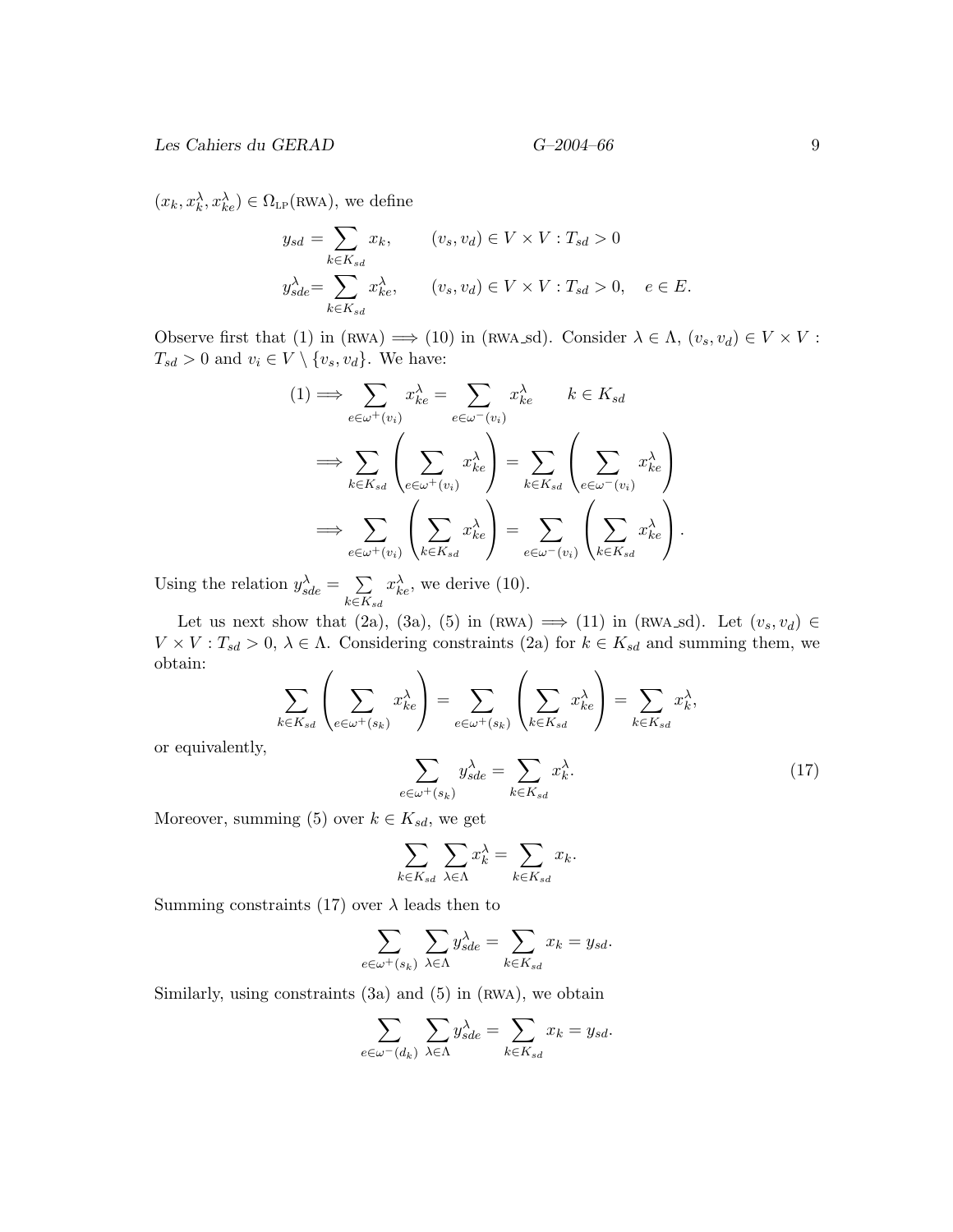$$
G\text{-}2004\text{-}66
$$

Hence, constraints (11) in (RWA\_sd) are satisfied. Using the decomposition  $K =$  $\cup$ 

 $(v_s, v_d):T_{sd}>0$  $K_{sd}$ , it is easy to see that (4) in (RWA)  $\implies$  (12) in (RWA sd). Finally, summing the constraints (8) over  $k \in K_{sd}$ ,  $\lambda \in \Lambda$  leads to constraints (15). This completes the first part of the proof.

We next establish the reverse inequality.

 $e$ 

Let  $(y_{sd}, y_{sde}^{\lambda})$  be a solution from  $\Omega_{LP}(RWA_s d)$ . Let  $(v_s, v_d)$  be fixed. We first show how to represent the vector  $y_{sde}^{\lambda}(\lambda \in \Lambda, e \in E)$  by a set of paths from  $v_s$  to  $v_d$ . Define  $\beta = y_{sd}$ and  $\beta_e^{\lambda} = y_{sde}^{\lambda}$  for  $\lambda \in \Lambda$  and  $e \in E$ . Using (10), (11) and (15), we have

$$
\sum_{\in\omega^{+}(v_{i})}\beta_{e}^{\lambda} = \sum_{e\in\omega^{-}(v_{i})}\beta_{e}^{\lambda}, \quad \lambda \in \Lambda, v_{i} \in V \setminus \{v_{s}, v_{d}\}
$$
\n(18)

$$
\sum_{\lambda \in \Lambda} \sum_{e \in \omega^+(v_s)} \beta_e^{\lambda} = \beta \tag{19}
$$

$$
\sum_{\lambda \in \Lambda} \sum_{e \in \omega^{-}(v_s)} \beta_e^{\lambda} = 0.
$$
\n(20)

As long as  $\beta > 0$ , there exist  $\tilde{e}_1 \in \omega^+(v_s)$  and  $\tilde{\lambda}_1 \in \Lambda$  such that  $\beta_{\tilde{e}_1}^{\tilde{\lambda}_1} > 0$ . Assume that  $\tilde{e}_1 = (v_s, v_{i_1})$ . By (18) for  $v_i = v_{i_1}$  and  $\lambda = \tilde{\lambda}_1$ , there exist  $\tilde{e}_2 \in \omega^+(v_{i_1})$  such that  $\beta_{\tilde{e}_2}^{\tilde{\lambda}_1} > 0$ . Denote by  $v_{i_2}$  the vertex such that  $\tilde{e}_2 = (v_{i_1}, v_{i_2})$ . We repeat this process until one of the following 2 cases occur: a) we revisit an already explored vertex or b) we reach  $v_d$ . Note that one of these 2 cases necessarily occur after at most  $n$  steps. In the case a), we have generated a circuit. Denote by c this circuit and by  $E(c)$  the set of corresponding arcs. Let  $\delta = \min_{e \in E(c)} \{\beta_e^{\tilde{\lambda}_1}\}\.$  Observe that  $\delta > 0$  by construction. We redefine  $\beta_e^{\tilde{\lambda}_1} \leftarrow \beta_e^{\tilde{\lambda}_1} - \delta$  for  $e \in E(c)$ . Note that the resulting vector  $(\beta, \beta_e^{\lambda})$  still satisfies (18)-(20). Since at least one  $\beta_e^{\lambda}$  has been set to 0, the case a) can appear at most  $mW$  times.

Assume now that the case b) occurred. The process has defined a path  $p$  from  $v<sub>s</sub>$  to  $v_d$ , associated with wavelength  $\tilde{\lambda}_1$ . Let  $E(p)$  be the set of arcs of path p. We define  $\delta = \min \left\{ \beta, \min_{e \in E(p)} \{ \beta_e^{\tilde{\lambda}_1} \} \right\}.$  Again  $\delta > 0$  by construction. We redefine  $\beta \leftarrow \beta - \delta$  and  $\beta_e^{\tilde{\lambda}_1} \leftarrow \beta_e^{\tilde{\lambda}_1} - \delta$  for  $e \in E(p)$ . Note that the resulting vector  $(\beta, \beta_e^{\lambda})$  still satisfies  $(18)-(20)$ , and that either  $\beta = 0$  or at least one  $\beta_e^{\lambda}$  has been set to 0. Hence step b) cannot occur more than  $mW$  times.

At the end of this process, we have a collection  $\{p : p \in \mathcal{L}\}\$  of paths p from  $v_s$  to  $v_d$ with wavelength  $\lambda(p)$  and value  $\delta(p)$  such that

$$
y_{sd} = \sum_{p \in \mathcal{L}} \delta(p),\tag{21}
$$

$$
y_{sde}^{\lambda} \ge \sum_{p \in \mathcal{L}: e \in p, \lambda(p) = \lambda} \delta(p), \qquad \lambda \in \Lambda, \quad e \in E
$$
 (22)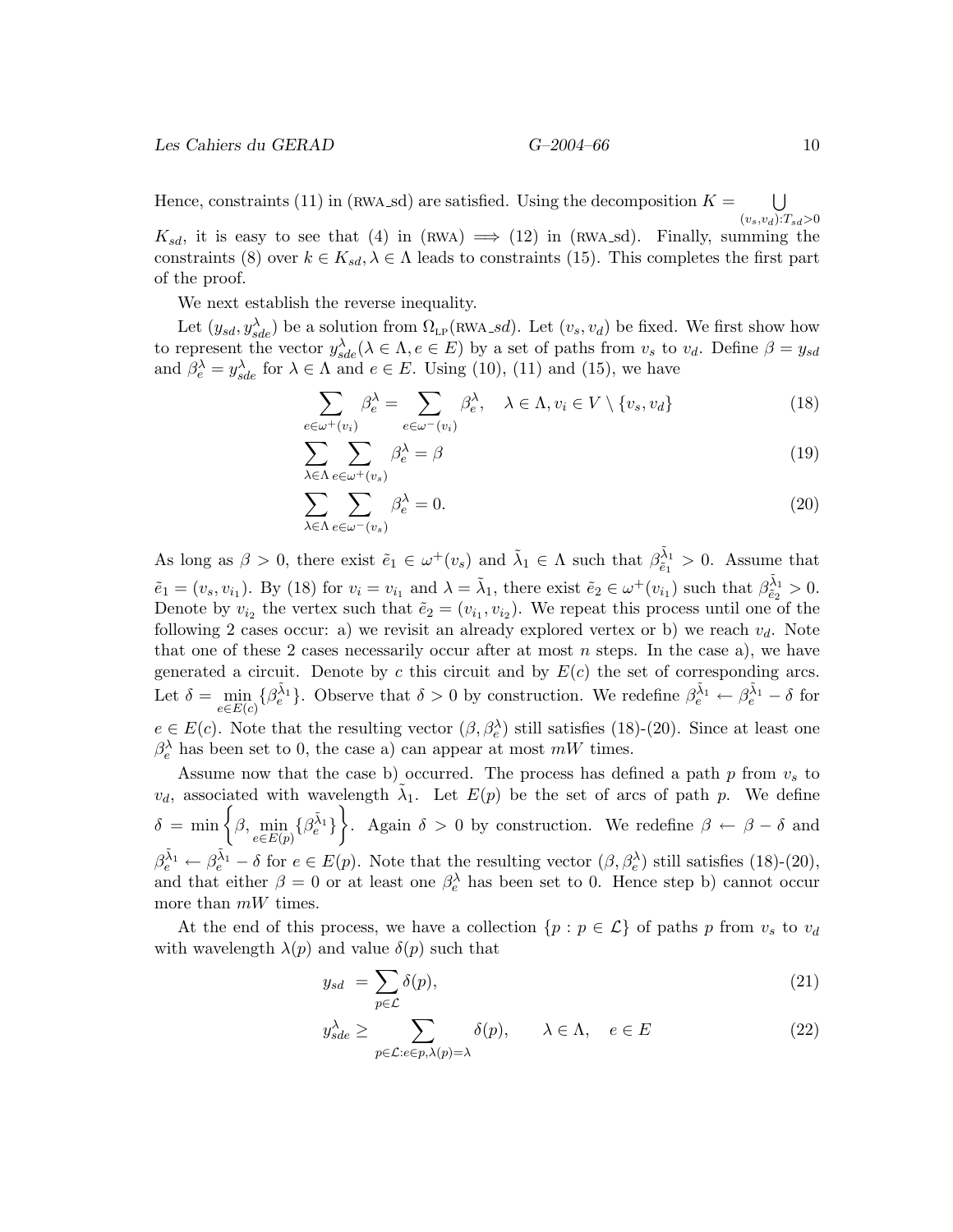$$
G\text{-}2004\text{-}66
$$

(the inequality in (22) comes from the deletion of circuits with nonnegative values; note that by (15), no circuit going through  $v_s$  is possible, hence the equality in (21)).

We will now redistribute the paths of  $\mathcal L$  among the connections of  $K_{sd}$ . This redistribution will involve the splitting of some paths. Consider a numbering of the paths of  $\mathcal{L}$ , i.e.,  $\mathcal{L} = \{p_1, p_2, \ldots, p_r\}$  with  $r = |\mathcal{L}|$ . Assume that  $K_{sd} = \{k_1, \ldots, k_q\}$  where  $q = |K_{sd}|$ . We define the values of the variables  $x_k, k \in K_{sd}$  as follows:

$$
x_{k_t} = \begin{cases} 1 & t = 1, 2, \dots, \lfloor y_{sd} \rfloor \\ y_{sd} - \lfloor y_{sd} \rfloor & t = \lfloor y_{sd} \rfloor + 1 \\ 0 & t = \lfloor y_{sd} \rfloor + 2, \dots, q. \end{cases}
$$

Note that

$$
\sum_{k \in K_{sd}} x_k = y_{sd}.\tag{23}
$$

Given  $x_{k_1}$ , we determine  $\ell(k_1)$  such that:

$$
\sum_{\ell=1}^{\ell(k_1)-1} \delta(p_{\ell}) < x_{k_1} \le \sum_{\ell=1}^{\ell(k_1)} \delta(p_{\ell}).
$$
\nIf  $x_{k_1} < \sum_{\ell=1}^{\ell(k_1)} \delta(p_{\ell})$ , we create a new lightpath  $(p, \lambda(p))$  that is identical to  $p_{\ell(k_1)}$  in terms of the arcs and such that  $\lambda(p) = \lambda(p_{\ell(k_1)})$  and  $\delta(p) = \sum_{\ell=1}^{\ell(k_1)} \delta(p_{\ell}) - x_{k_1}$ . We next modify the value of  $p_{\ell(k_1)}$  as follows:  $\delta(p_{\ell(k_1)}) \leftarrow x_{k_1} - \sum_{\ell=1}^{\ell(k_1)-1} \delta(p_{\ell})$ . This new path  $p$  is added at the end of the list  $\mathcal{L}$  and  $r$  is increased by 1. Note that we still have

$$
y_{sd} = \sum_{p \in \mathcal{L}} \delta(p).
$$

By definition,

$$
x_{k_1} = \sum_{\ell=1}^{\ell(k_1)} \delta(p_\ell).
$$

The same procedure is applied iteratively for the next values of  $k_t \in \{k_1, ..., k_q\}$  such that  $x_{k_t} > 0$ ; we obtain  $\ell(k_t)$  such that (with the convention  $\ell(k_0) = 0$ ):

$$
\sum_{\ell=\ell(k_{t-1})+1}^{\ell(k_t)-1} \delta(p_\ell) < x_{k_t} \leq \sum_{\ell=\ell(k_{t-1})+1}^{\ell(k_t)} \delta(p_\ell).
$$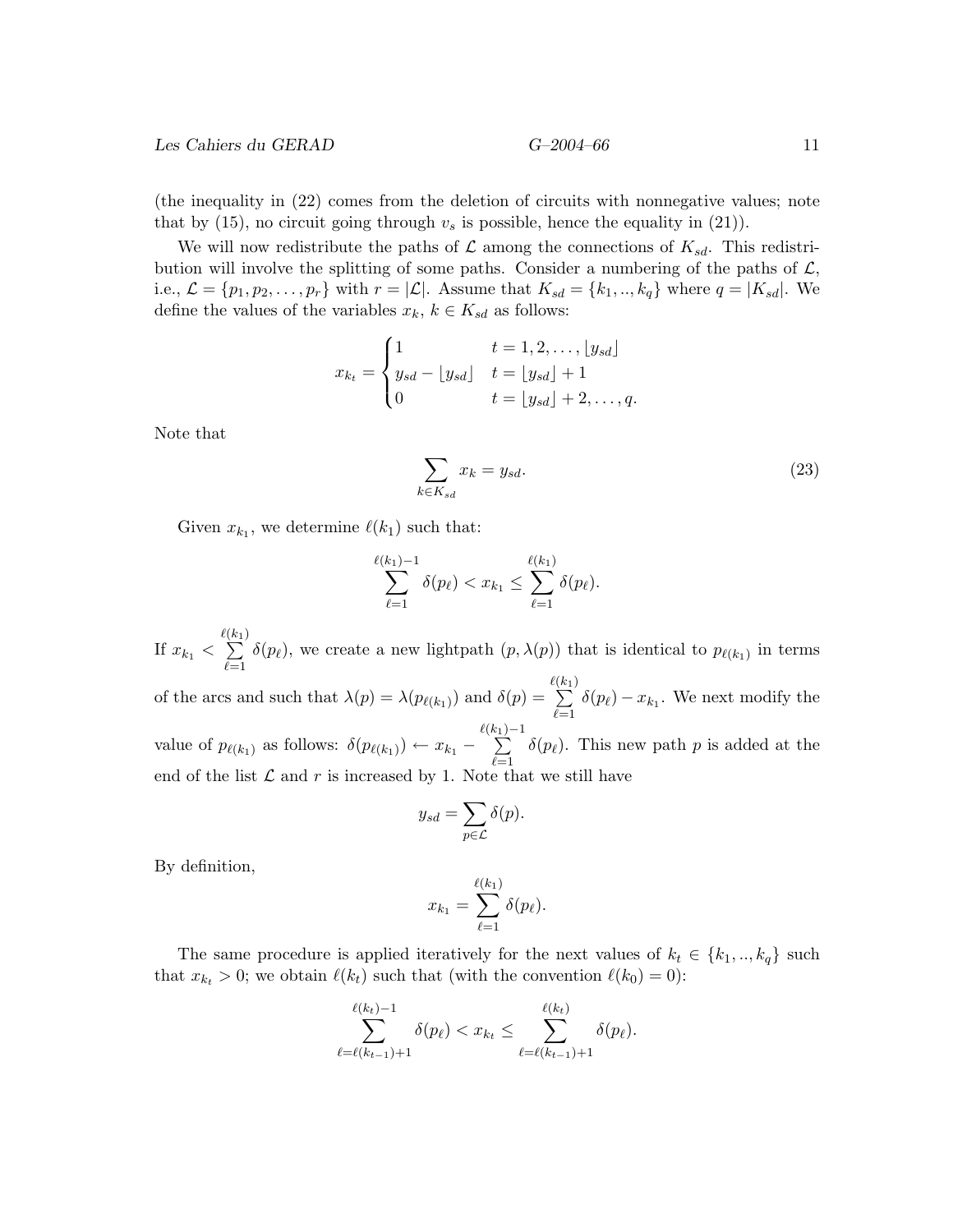We have

$$
x_{k_t} = \sum_{\ell=\ell(k_{t-1})+1}^{\ell(k_t)} \delta(p_\ell), \qquad t = 1, \dots, q. \tag{24}
$$

Now let us define  $x_{ke}^{\lambda}$ :

$$
x_{kte}^{\lambda} = \sum_{\substack{\ell = \ell(k_{t-1}) + 1, \\ \ell : e \in p_{\ell}, \lambda(\ell) = \lambda}}^{\ell(k_t)} \delta(p_{\ell}) \qquad \lambda \in \Lambda, \qquad t = 1, \dots, q, \ e \in E. \tag{25}
$$

It follows that for any  $k_t \in K_{sd}$ :

$$
\sum_{\lambda \in \Lambda} \sum_{e \in \omega^+(v_s)} x_{kte}^{\lambda} = x_{k_t}.
$$

We define

$$
x_{k_t}^{\lambda} = \sum_{e \in \omega^+(v_s)} x_{k_t e}^{\lambda}.
$$

Clearly (5) is satisfied. For any  $\lambda \in \Lambda$ , since each path of  $\{p \in \mathcal{L} : \lambda(p) = \lambda\}$  satisfies constraints (1), (8) and

$$
\sum_{e\in\omega^+(s_k)}x_{ke}^\lambda=\sum_{e\in\omega^-(s_k)}x_{ke}^\lambda,
$$

it follows that (1), (2a), (3a) and (8) are satisfied. Considering that

$$
x_{k_t}^{\lambda} = \sum_{\substack{\ell = \ell(k_{t-1}) + 1, \\ \ell : \lambda(\ell) = \lambda}}^{\ell(k_t)} \delta(p_\ell), \qquad \lambda \in \Lambda, \quad t = 1, \dots, q.
$$

Comparing this last equality with (24), we conclude that constraints (6) are satisfied. To show (4), observe that

$$
\sum_{k \in K} x_{ke}^{\lambda} = \sum_{(v_s, v_d) \in V \times V} \sum_{k \in K_{sd}} x_{ke}^{\lambda}
$$

and that

$$
\sum_{k \in K_{sd}} x_{ke}^{\lambda} = \sum_{t=1}^{q} x_{ke}^{\lambda} = \sum_{\substack{\ell=1, \\ \ell : e \in p_{\ell}, \lambda(\ell) = \lambda}}^{r'} \delta(p_{\ell}) \le y_{sde}^{\lambda}
$$
 (26)

$$
12\quad
$$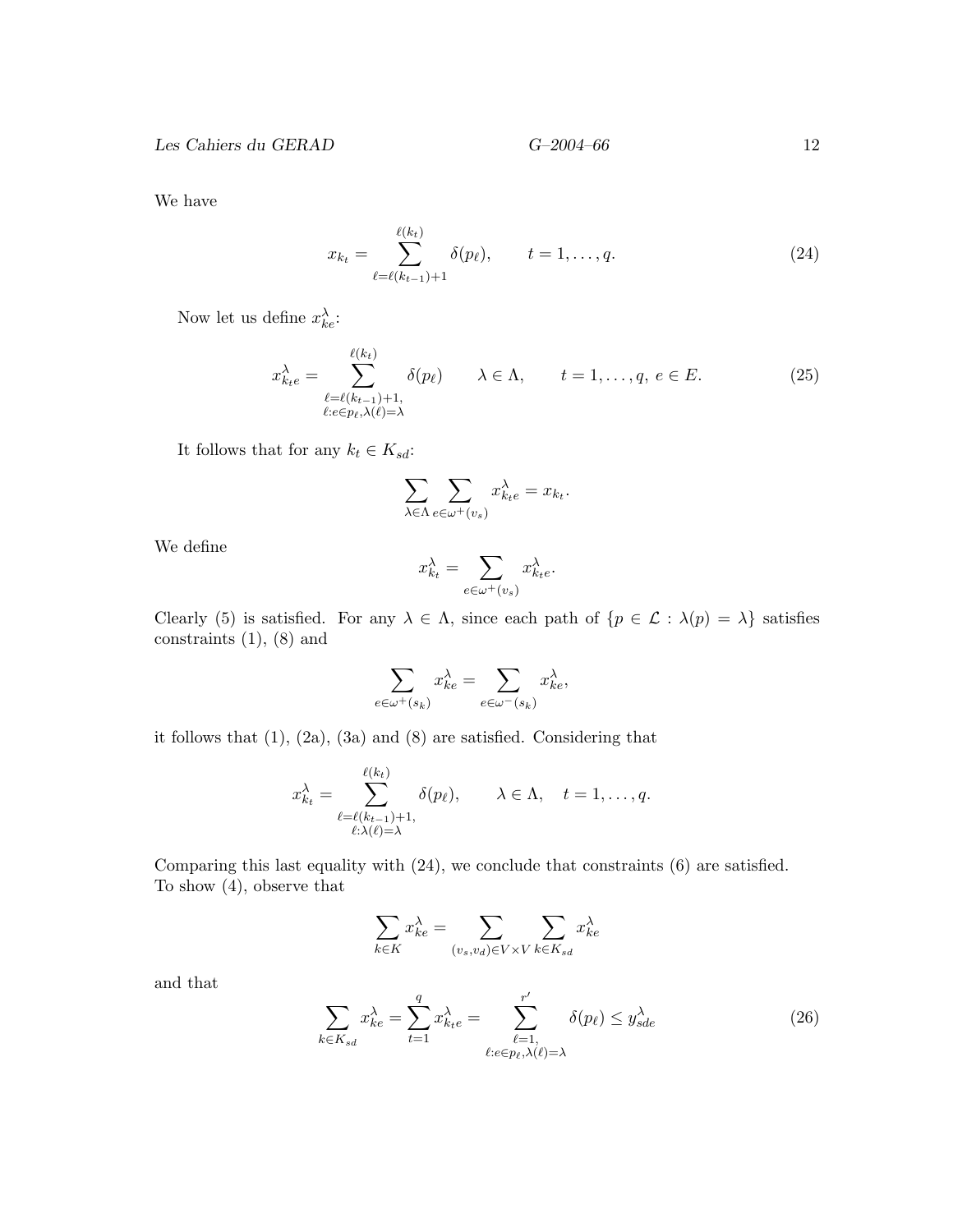where r' is the cardinality of  $\mathcal L$  after possibly splitting some paths. The inequality in (26) follows from (22). Inequality (4) then follows from (12).

Finally equality (23) ensures that the value of the objective function is preserved. We are now able to conclude that the reverse inequality  $\overline{z}_{\text{RWA}} \geq \overline{z}_{\text{RWA}}$  holds.  $\Box$ 

The last part of the proof of Theorem 2 uses a technique that is very similar to the relationship between link and path formulations for flow problems: see, e.g., Ahuja, Magnanti and Orlin [29, p. 80–81]. As noted by several authors, see, e.g., [28], the rwa problem can also be formulated as a multicommodity flow problem in a layered graph constructed as follows for the (RWA sd) formulation: we consider  $W$  copies of the graph  $G$ , each copy corresponding to one wavelength. For each pair  $(v_i, v_j)$  of origin/destination nodes, we add an extra source node  $v_{ij}^s$  that is connected to each copy of node  $v_i$  and similarly we add an extra destination node  $v_{ij}^d$  that is connected to each copy of node  $v_j$ , see Figure 2 for an illustration. All arc capacities in the copies of  $G$  are equal to 1. A similar layered graph can be associated with the (RWA) formulation with extra source nodes  $v_{k_1}^s, v_{k_2}^s, \dots, v_{k_{|K|}}^s$ and extra destination nodes  $v_{k_1}^d, v_{k_2}^d, \cdots, v_{k_{|K|}}^d$ .



Figure 2: General shape of the flow network of the (RWA sd) formulation.

Note also that the second part of the proof of Theorem 2 provides a method to determine the associated lightpaths from an optimal solution  $(y_{sd}, y_{sde}^{\lambda})$  of (RWA\_sd).

#### 3.4 Source Formulations

Source formulations, in which connections are grouped with respect to their source nodes, have been investigated in three papers: Krishnaswamy and Sivarajan [6], Tornatore, Maier and Pattavina [20], Coudert and Rivano [30]. Although no study exists for destination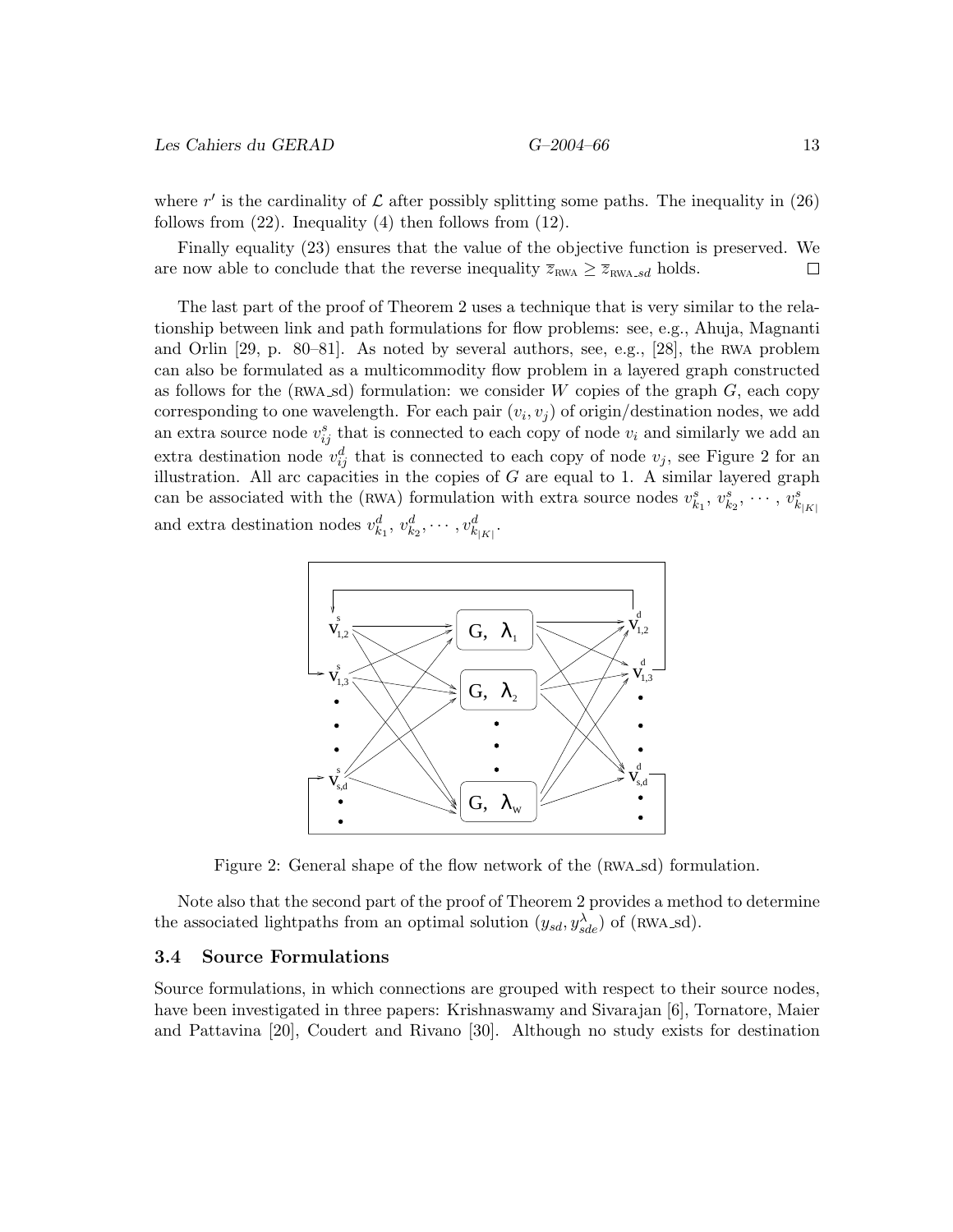formulation, they can be defined in a similar fashion than the source formulations. Depending on the traffic matrices, they even may be more economical formulations than the source formulations, in terms of the number of variables.

Let us consider the source formulation proposed by Coudert and Rivano [30], denoted by (cr), and rearrange it so as to minimize the number of constraints and variables, as well as change the notation in order to unify it with the formulations of the previous sections. Let  $K_s$  denote the set of connections with origin  $v_s$  and  $D_s$  the set of destination nodes for connections originating from  $v_s$ . New variables  $y_{se}^{\lambda} = \sum$  $k\overline{\in}K_s$  $x_{ke}^{\lambda} \in \{0, 1\}$  are introduced,

where  $y_{se}^{\lambda} = 1$  if a connection originating from  $v_s$  uses wavelength  $\lambda$  on link e and  $y_{se}^{\lambda} = 0$ otherwise. Note that, for a given  $e, \lambda$ , at most one connection can be supported.

We have slightly modified the constraints of the original  $(CR)$  model as we do not consider wavelength conversions. Note also that the graph model considered by Coudert and Rivano is an adaptation of the layered graph described at the end of the previous section, see their paper [30] for more details. A difference exists in the modeling of a multifiber network, instead of using a multigraph as we did, they remain with a simple graph and modify the clash constraints: the limit on the number of times a wavelength is used on a physical link is set to the number of fibers on that link.

The (CR) model needs two additional sets of variables:  $\alpha_s^{\lambda}$  and  $\alpha_{sd}^{\lambda}$  that define the number of connections from  $v_s$ , respectively from  $v_s$  to  $v_d$ , that use the wavelength  $\lambda$ . Let  $T_s = \quad \sum$  $d: v_d \in D_s$  $T_{sd}.$ 

$$
\max \qquad z_{CR}(y) = \sum_{v_s, v_d \in V: T_{sd} > 0} y_{sd}
$$

subject to:

$$
\sum_{e \in \omega^+(v_i)} y_{se}^{\lambda} - \sum_{e \in \omega^-(v_i)} y_{se}^{\lambda} = 0
$$
\n
$$
\lambda \in \Lambda, v_s \in V : T_s > 0, v_i \in V \setminus (D_s \cup \{v_s\})
$$
\n(27)

$$
\sum_{e \in \omega^+(v_s)} y_{se}^{\lambda} - \sum_{e \in \omega^-(v_s)} y_{se}^{\lambda} = \alpha_s^{\lambda} \qquad \lambda \in \Lambda, v_s \in V : T_s > 0
$$
\n(28)

$$
\sum_{e \in \omega^+(v_d)} y_{se}^{\lambda} - \sum_{e \in \omega^-(v_d)} y_{se}^{\lambda} = -\alpha_{sd}^{\lambda} \qquad v_s \in V : T_s > 0, v_d \in D_s, \lambda \in \Lambda \tag{29}
$$

$$
\sum_{\lambda \in \Lambda} \alpha_{sd}^{\lambda} = y_{sd}, \qquad \qquad v_s \in V : T_s > 0, v_d \in D_s \tag{30}
$$

$$
\sum_{\lambda \in \Lambda} \alpha_s^{\lambda} = \sum_{v_d \in D_s} y_{sd} \qquad \qquad v_s \in V : T_s > 0 \tag{31}
$$

$$
\sum_{v_s \in V: T_s > 0} y_{se}^{\lambda} \le 1 \qquad \qquad e \in E, \lambda \in \Lambda \tag{32}
$$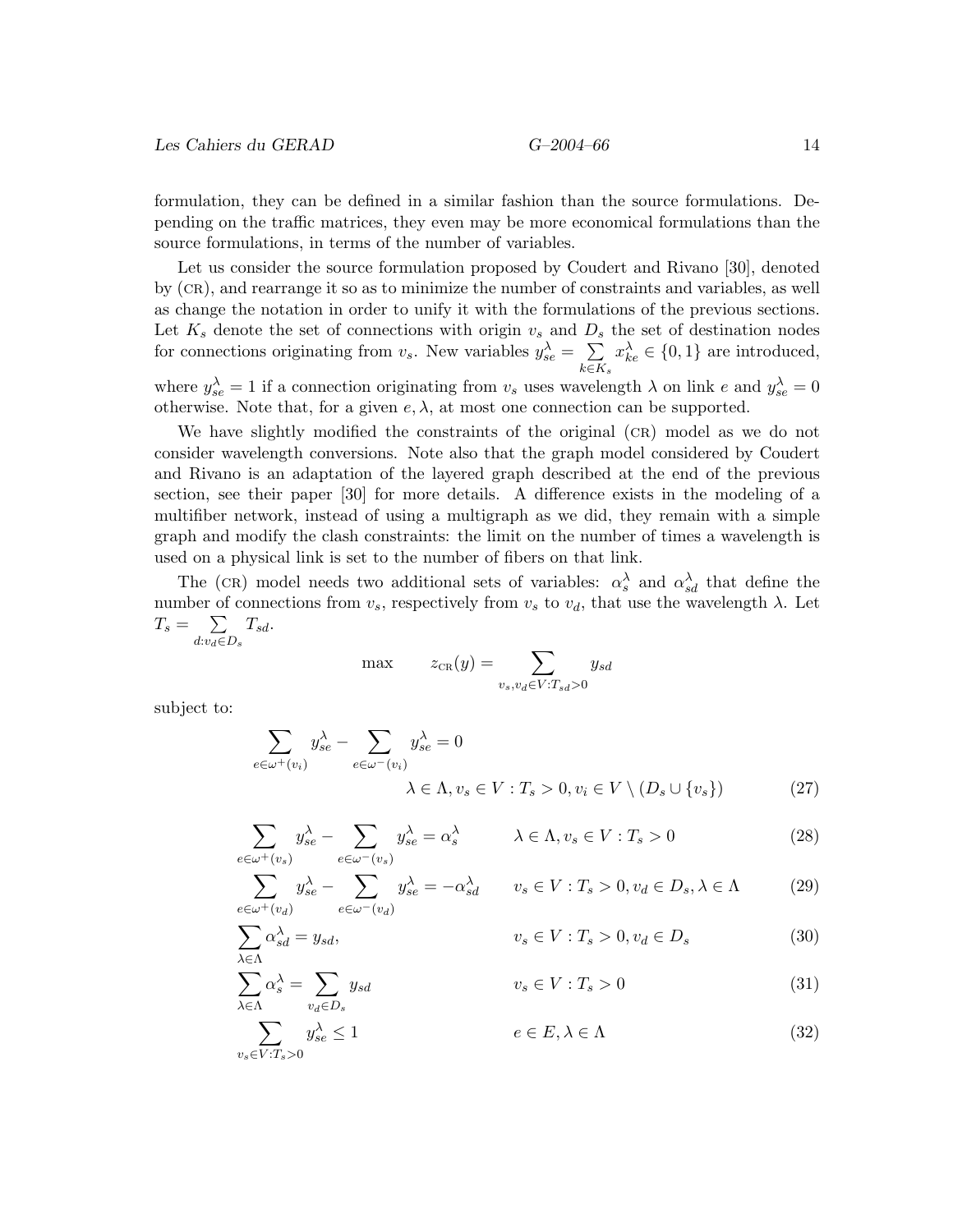$\alpha_s^{\lambda}$ 

 $\alpha_s^{\lambda}$ 

$$
G\text{-}2004\text{-}66
$$

$$
y_{sd} \in \{0, 1, \dots, T_{sd}\} \qquad \qquad v_s, v_d \in V : T_{sd} > 0 \tag{33}
$$

$$
y_{se}^{\lambda} \in \{0, 1\} \qquad \qquad e \in E, v_s \in V : T_s > 0, \lambda \in \Lambda \qquad (34)
$$

$$
\lambda_s \in \mathbb{N} \qquad \qquad v_s \in V : T_s > 0, \lambda \in \Lambda \tag{35}
$$

$$
\lambda_{sd}^{\lambda} \in \mathbb{N} \qquad \qquad v_s, v_d \in V : T_{sd} > 0, \lambda \in \Lambda. \tag{36}
$$

Constraint (27) expresses the flow conservation for connections originating from a node  $v_s$  at any node  $v_i$  corresponding to a node of the physical network, with  $v_i \neq v_s$  and  $v_i \notin D_s$ . Constraints (28) and (29) express the flow conservation at the origin  $v_s$  and at the destination nodes of  $v_s$  respectively. Constraints (30) take care of the connections from  $v_s$  to  $v_d$  that are assigned a wavelength  $\lambda$  on one of the fibers, while (31) take care of the outflows routed on lightpaths with  $\lambda$  and that are originating from  $v_s$ . Finally, constraint (32) expresses that there is at most one connection per arc and wavelength.

The number of variables of the formulation of Coudert and Rivano can be reduced with the elimination of the  $\alpha_s^{\lambda}$  and  $\alpha_{sd}^{\lambda}$  variables. First note that by summing (29) over  $v_d \in D_s$ and the resulting equality with (27) and (28), we get the equality

$$
\alpha_s^{\lambda} = \sum_{v_d \in D_s} \alpha_{sd}^{\lambda}, \qquad \lambda \in \Lambda, v_s \in V : T_s > 0.
$$

Hence (28) can be replaced by (3.4). Constraints (31) can be removed as they are redundant with (30) and (3.4). Summing constraints (29) over  $\lambda$  and using (30) leads to the replacement of (30) by

$$
\sum_{\lambda \in \Lambda} \sum_{e \in \omega^+(v_d)} y_{se}^{\lambda} - \sum_{\lambda \in \Lambda} \sum_{e \in \omega^-(v_d)} y_{se}^{\lambda} = -y_{sd} \qquad v_s \in V : T_s > 0, v_d \in D_s.
$$
 (37)

At this point, variables  $\alpha_{sd}^{\lambda}$  and  $\alpha_s^{\lambda}$  appear only in (29) and (3.4). Since  $y_{se}^{\lambda} \in \{0,1\}$ by (34), it follows that  $\alpha_{sd}^{\lambda}$  and  $\alpha_s^{\lambda}$  are integral. Adding inequalities that guarantee the nonnegativity of  $\alpha_{sd}^{\lambda}$  allows the elimination of the variables  $\alpha_{sd}^{\lambda}$  and  $\alpha_s^{\lambda}$ , leading to a more economical formulation with flows aggregated according to their origin:

$$
\max \quad z_{\text{RWA}\_s}(y) = \sum_{v_s, v_d \in V: T_{sd} > 0} y_{sd}
$$

subject to:

$$
\sum_{e \in \omega^+(v_i)} y_{se}^{\lambda} - \sum_{e \in \omega^-(v_i)} y_{se}^{\lambda} = 0
$$
  

$$
\lambda \in \Lambda, v_s \in V : T_s > 0, v_i \in V \setminus (D_s \cup \{v_s\})
$$
 (27)

$$
\sum_{\lambda \in \Lambda} \sum_{e \in \omega^+(v_d)} y_{se}^{\lambda} - \sum_{\lambda \in \Lambda} \sum_{e \in \omega^-(v_d)} y_{se}^{\lambda} = -y_{sd} \qquad v_s \in V : T_s > 0, v_d \in D_s \tag{37}
$$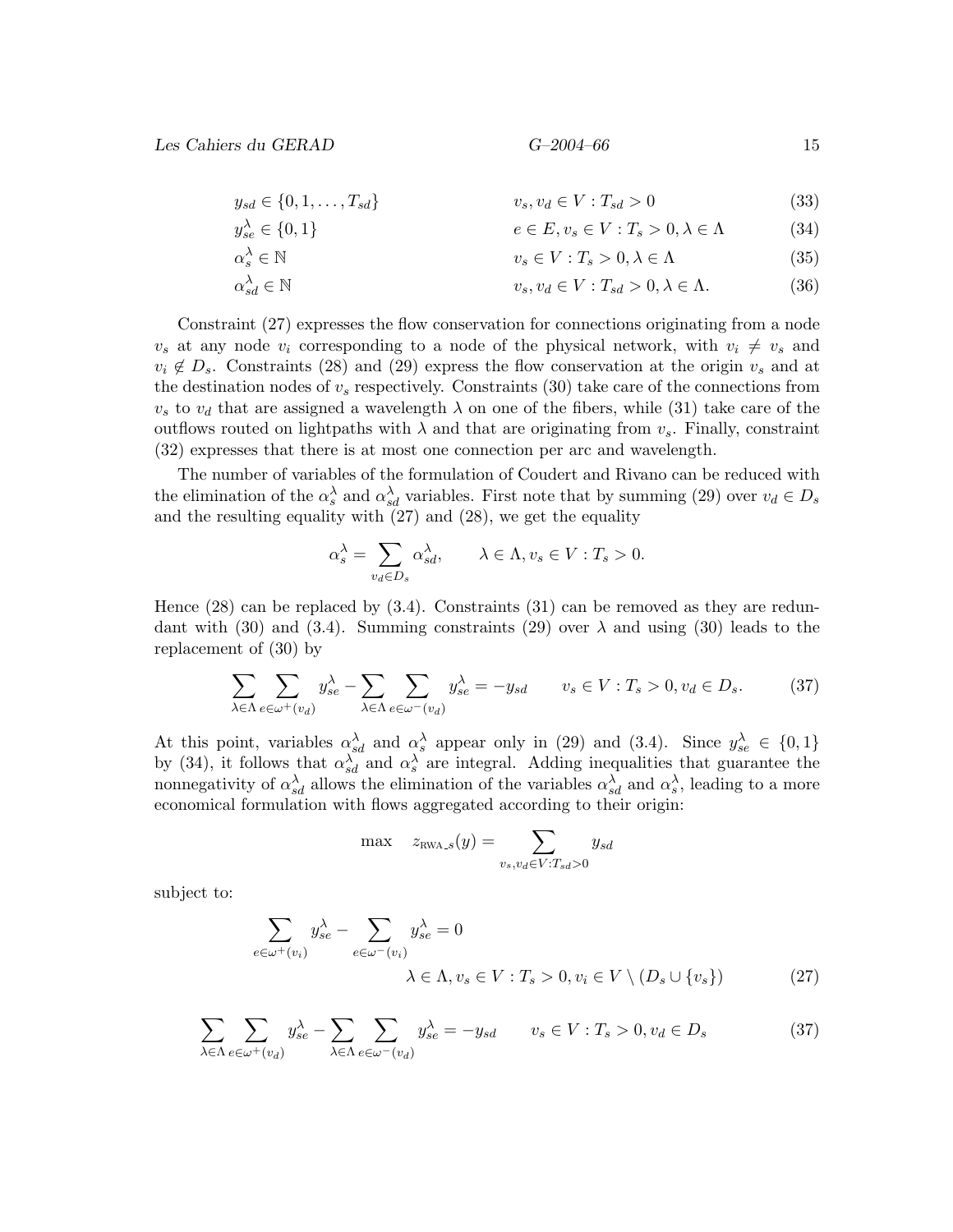Les Cahiers du GERAD  $G=2004-66$  16

$$
G\text{-}2004\text{-}66
$$

$$
\sum_{e \in \omega^+(v_d)} y_{se}^{\lambda} - \sum_{e \in \omega^-(v_d)} y_{se}^{\lambda} \le 0 \qquad \lambda \in \Lambda \qquad v_s \in V : T_s > 0, v_d \in D_s \tag{38}
$$

$$
\sum_{v_s \in V: T_s > 0} y_{se}^{\lambda} \le 1 \qquad \qquad e \in E, \lambda \in \Lambda \tag{32}
$$

$$
y_{sd} \in \{0, 1, \dots, T_{sd}\} \qquad \qquad v_s, v_d \in V : T_{sd} > 0 \tag{39}
$$

$$
y_{se}^{\lambda} \in \{0, 1\} \qquad \qquad e \in E, v_s \in V : T_s > 0, \lambda \in \Lambda. \tag{34}
$$

**Theorem 3.** The optimal values of the LP relaxations of  $(RWA_s)$  and  $(RWA_s)$  are equal:

$$
\overline{z}_{\text{RWA\_sd}} = \overline{z}_{\text{RWA\_s}}.
$$

*Proof.* Let us first show that  $\overline{z}^{RWA,S} \geq \overline{z}^{RWA,Sd}$  starting from a solution of  $\Omega_{LP}(RWA-Sd)$  and deducing from it a solution for  $\Omega_{LP}(RWA_S)$  with same value. Let  $(y_{sd}, y_{sd}^{\lambda}) \in \Omega_{LP}(RWA_Sd)$ . Define

$$
y_{se}^{\lambda} = \sum_{v_d \in D_s} y_{sde}^{\lambda}, \qquad \lambda \in \Lambda, \ v_s \in V : T_s > 0, \ e \in E.
$$

Let us show that  $(y_{sd}, y_{se}^{\lambda}) \in \Omega_{LP}(RWA\_s)$ .

$$
\sum_{e \in \omega^{+}(v_{d})} y_{se}^{\lambda} - \sum_{e \in \omega^{-}(v_{d})} y_{se}^{\lambda}
$$
\n
$$
= \sum_{e \in \omega^{+}(v_{d})} \sum_{v_{d'} \in D_{s}} y_{sd'e}^{\lambda} - \sum_{e \in \omega^{-}(v_{d})} \sum_{v_{d'} \in D_{s}} y_{sd'e}^{\lambda}
$$
\n
$$
= \sum_{v_{d'} \in D_{s}} \left( \sum_{e \in \omega^{+}(v_{d})} y_{sd'e}^{\lambda} - \sum_{e \in \omega^{-}(v_{d})} y_{sd'e}^{\lambda} \right)
$$
\n
$$
= - \sum_{e \in \omega^{-}(v_{d})} y_{sde}^{\lambda} \leq 0 \qquad (40)
$$

where we used (10) for  $v_{d'} \neq v_d$  and (15) for  $v_{d'} = v_d$ . Hence constraints (38) are satisfied. Summing (40) over  $\lambda$  and using (11) shows that (37) are satisfied. (27) follows easily from  $(10)$ . Finally, using  $(12)$ , we get

$$
\sum_{v_s \in V: T_s > 0} y_{se}^{\lambda} = \sum_{v_s \in V: T_s > 0} \sum_{v_d \in D_s} y_{sde}^{\lambda} = \sum_{(v_s, v_d) \in V \times V: T_{sd} > 0} y_{sde}^{\lambda} \le 1,
$$

which shows that constraints (32) are also satisfied. Hence  $(y_{sd}, y_{se}^{\lambda}) \in \Omega_{LP}(RWA_s)$ . Noting that the objective value remains unchanged, we get the inequality  $\overline{z}^{\text{RWA}} \geq \overline{z}^{\text{RWA}}$  and.

Let us now establish the reverse inequality. We use a technique similar to the one used for proving Theorem 2. Let  $v_s \in V$  be fixed. We first show how to represent the vector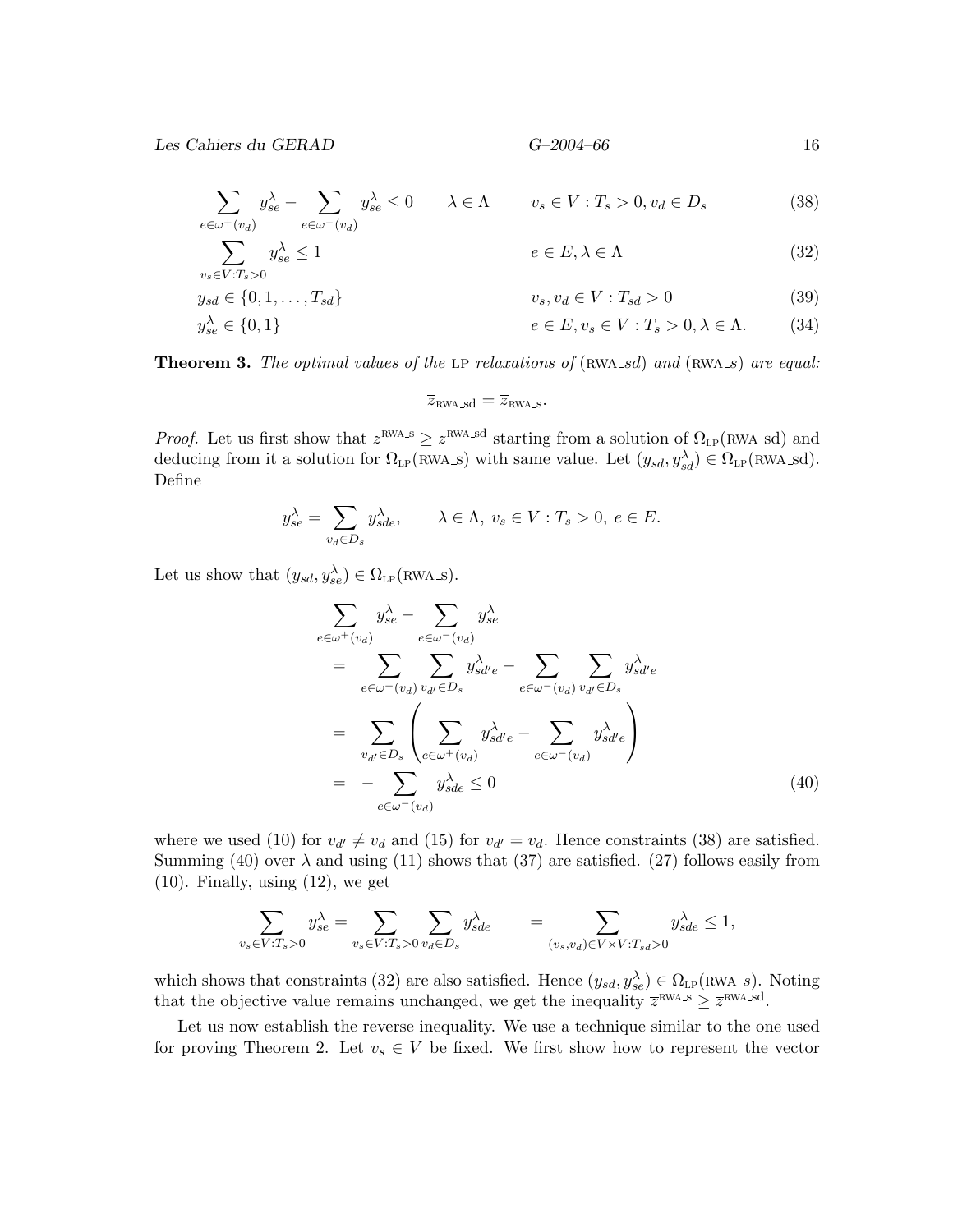$$
G\!\!-\!\!2004\!\!-\!\!66
$$

 $y_{se}^{\lambda}(\lambda \in \Lambda, e \in E)$  by a set of paths from  $v_s$  to the destination nodes of  $v_s$ . Define  $\beta_d = y_{sd}$ for  $v_d \in D_s$  and  $\beta_e^{\lambda} = y_{se}^{\lambda}$  for  $\lambda \in \Lambda$  and  $e \in E$ . By (27), (37) and (38), we have

$$
\sum_{e \in \omega^+(v_i)} \beta_e^{\lambda} = \sum_{e \in \omega^-(v_i)} \beta_e^{\lambda} \qquad \lambda \in \Lambda, \qquad v_i \in V \setminus (D_s \cup \{v_s\}) \tag{41}
$$

$$
\sum_{\lambda \in \Lambda} \sum_{e \in \omega^{-}(v_d)} \beta_e^{\lambda} - \sum_{\lambda \in \Lambda} \sum_{e \in \omega^{+}(v_d)} \beta_e^{\lambda} = \beta_d \qquad v_d \in D_s \tag{42}
$$

$$
\sum_{e \in \omega^+(v_d)} \beta_e^{\lambda} - \sum_{e \in \omega^-(v_d)} \beta_e^{\lambda} \le 0 \qquad \lambda \in \Lambda, v_d \in D_s.
$$
 (43)

Let  $v_{\tilde{d}} \in D_s$  such that  $\beta_{\tilde{d}} > 0$ . Then there exist  $\tilde{e}_1 \in \omega^-(v_{\tilde{d}})$  and  $\tilde{\lambda}_1 \in \Lambda$  such that  $\beta_{\tilde{e}_1}^{\tilde{\lambda}_1} > 0$ . Assume that  $\tilde{e}_1 = (v_{i_1}, v_{\tilde{d}})$ . By (41) or (43) depending whether  $v_{i_1}$  is one of the destination nodes of  $v_s$  or not, there exist  $\tilde{e}_2 \in \omega^-(v_{i_1})$  and  $\tilde{\lambda}_1 \in \Lambda$  such that  $\beta_{\tilde{e}_2}^{\tilde{\lambda}_1} > 0$ . Denote by  $v_{i_2}$ the vertex such that  $\tilde{e}_2 = (v_{i_2}, v_{i_1})$ . We repeat this process until one of the following 2 cases occur: a) we revisit an already explored vertex or b) we reach  $v_s$ . Note that one of these 2 cases necessarily occur after at most  $n$  steps. In the case a), we have generated a circuit. Denote by c this circuit and by  $E(c)$  the set of corresponding arcs. Let  $\delta = \min_{e \in E(c)} \{\beta_e^{\tilde{\lambda}_1}\}.$ 

Observe that  $\delta > 0$  by construction. We redefine  $\beta_e^{\tilde{\lambda}_1} \leftarrow \beta_e^{\tilde{\lambda}_1} - \delta$  for  $e \in E(c)$ . Note that the resulting vector  $(\beta_d, \beta_e^{\lambda})$  still satisfies (41)-(43). Since at least one  $\beta_e^{\lambda}$  has been set to 0, the case a) can appear at most  $mW$  times.

Assume now that the case b) occurred. The process has defined a path p from  $v_s$  to  $v_{\overline{j}}$ . Let  $E(p)$  be the set of corresponding arcs. We define  $\delta = \min \Big\{ \beta_{\tilde{d}}, \min_{e \in E(p)} \{ \beta_e^{\tilde{\lambda}_1} \} \Big\}$ . Again  $\delta > 0$  by construction. We redefine  $\beta_{\tilde{d}} \leftarrow \beta_{\tilde{d}} - \delta$  and  $\beta_{e}^{\tilde{\lambda}_{1}} \leftarrow \beta_{e}^{\tilde{\lambda}_{1}} - \delta$  for  $e \in E(p)$ . Note that the resulting vector  $(\beta_d, \beta_e^{\lambda})$  still satisfies (41)-(43), and that either  $\beta_{\tilde{d}} = 0$  or at least one  $\beta_e^{\lambda}$  has been set to 0. Hence step b) cannot occur more than  $mW$  times. We repeat this for each d such that  $\beta_d > 0$ .

At the end of all this process, we have a collection  $\{p : p \in \bigcup \}$  $v_d \in D_s$  $\mathcal{L}_d$  of paths p originating at  $v_s$  with wavelength  $\lambda(p)$  and value  $\delta(p)$  such that

$$
y_{sd} = \sum_{p \in \mathcal{L}_d} \delta(p),\tag{44}
$$

$$
y_{se}^{\lambda} \ge \sum_{p \in \mathcal{L}: e \in p, \lambda(p) = \lambda} \delta(p), \qquad \lambda \in \Lambda, \quad e \in E
$$
 (45)

where  $\mathcal{L}_d$  is the set of paths from  $v_s$  to  $v_d$  for  $v_d \in D_s$  (the inequality in (45) comes from the deletion of circuits with nonnegative values). Define

$$
y_{sde}^{\lambda} = \sum_{p \in \mathcal{L}_d : \lambda(p) = \lambda, e \in p} \delta(p), \qquad \lambda \in \Lambda, e \in E.
$$
 (46)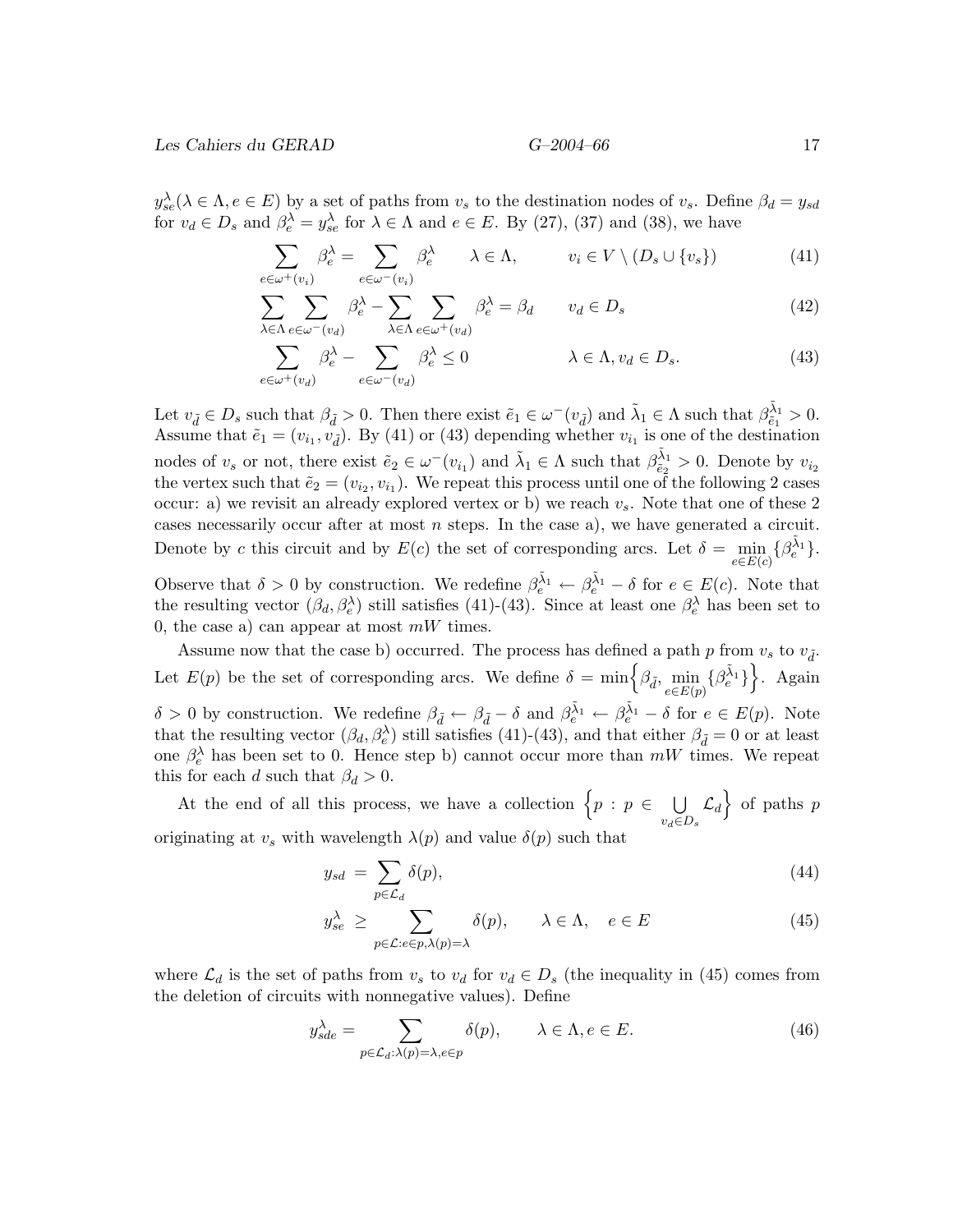Note that

$$
\sum_{\lambda\in\Lambda}\sum_{e\in\omega^-(v_d)}\sum_{p\in\mathcal{L}_d:\lambda(p)=\lambda, e\in p}\delta(p)=\sum_{p\in\mathcal{L}_d}\delta(p),
$$

hence from (44) we deduce

$$
\sum_{\lambda\in\Lambda}\sum_{e\in\omega^-(v_d)}y_{sde}^\lambda=y_{sd}.
$$

Since each path  $p \in \mathcal{L}_d$  such that  $\lambda(p) = \lambda$  satisfies the constraints (10), (15) and

$$
\sum_{e \in \omega^+(v_s)} y_{sde}^{\lambda} = \sum_{e \in \omega^-(v_d)} y_{sde}^{\lambda},
$$

it follows that (10), (11) and (15) are satisfied. Since

$$
\sum_{(v_s, v_d) \in V \times V: T_{sd} > 0} y_{sde}^{\lambda} = \sum_{v_s \in V: T_s > 0} \sum_{p \in \mathcal{L}: e \in p, \lambda(p) = \lambda} \delta(p)
$$
  

$$
\leq \sum_{v_s \in V: T_s > 0} y_{se}^{\lambda}
$$

by (45), it follows from (32) that (12) are satisfied. Hence  $(y_{sd}, y_{sde}^{\lambda})$  is a feasible solution to  $\Omega_{LP}(RWA\_sd)$ . Since the objective value depends only on the variables  $y_{sd}$ , the value of the objective function remains unchanged. Hence the result.  $\Box$ 

#### 3.5 Comparison of the Three Link Formulations

Although the three formulations (RWA), (RWA sd) and (RWA s) differ with respect to the analytical expression of their constraints, they are equivalent in terms of the upper bounds provided by their lp relaxations. The comparison of their number of variables and constraints is summarized in Table 1. For the comparison, we consider the most economical formulations in terms of variables, i.e.,

- formulation (RWA) in which variables  $x_k$  have been eliminated and constraints (5) replaced by (5a), leading to the objective function  $z'_{\text{RWA}}$  as defined in (9);
- formulation (RWA\_sd) in which variables  $y_{sd}$  have been eliminated and constraints (11) replaced by (11a), leading to the objective function expression  $z'_{\text{RWA}}$  as defined in (16);
- formulation (RWA\_s) in which variables  $y_{sd}$  have been eliminated and constraints (37) replaced by

$$
\sum_{\lambda \in \Lambda} \sum_{e \in \omega^{-}(v_d)} y_{se}^{\lambda} - \sum_{\lambda \in \Lambda} \sum_{e \in \omega^{+}(v_d)} y_{se}^{\lambda} \le T_{sd} \qquad v_s \in V : T_s > 0, v_d \in D_s,
$$
 (37a)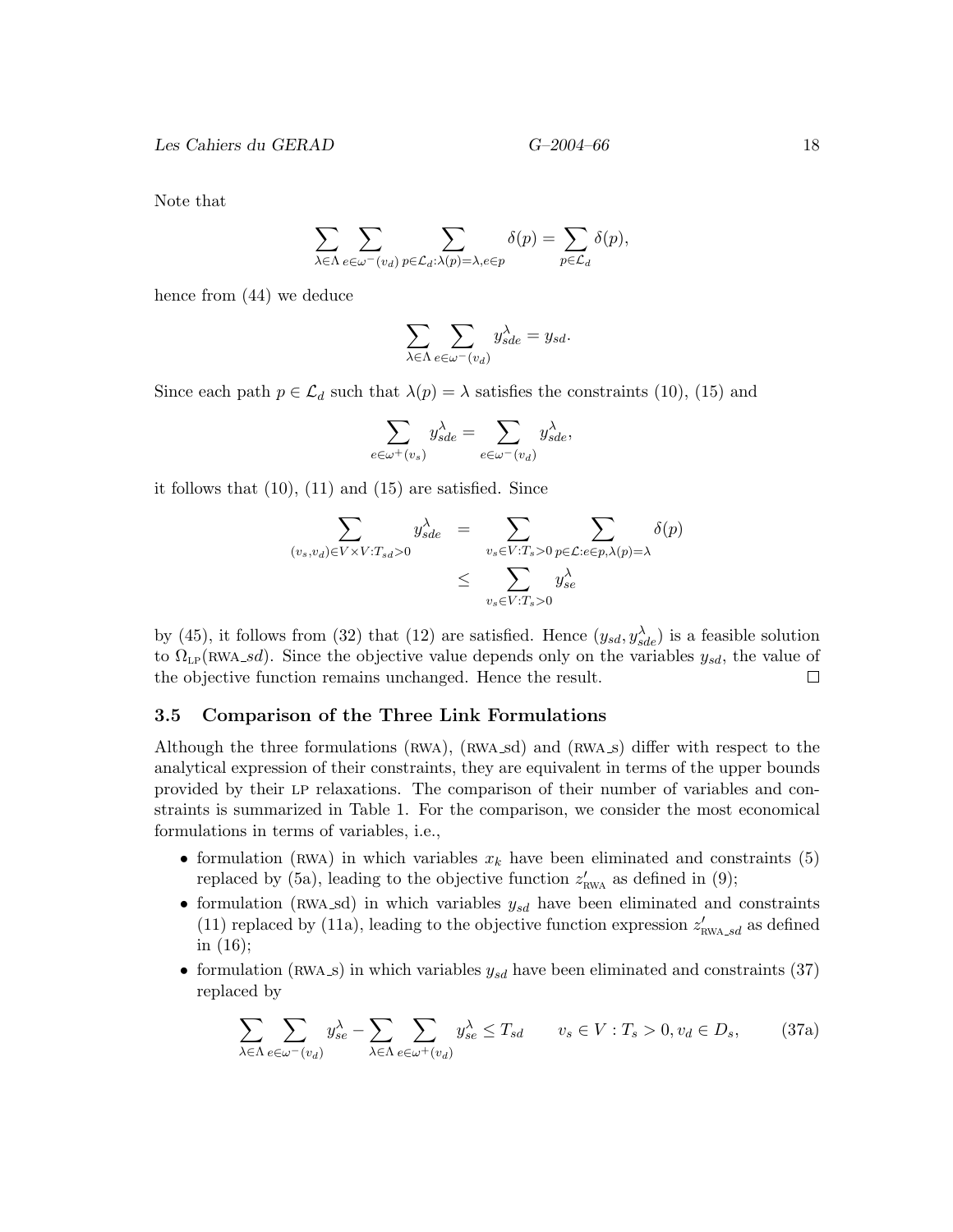leading to the objective function

$$
z'_{\text{RWA\_s}}(y) = \sum_{v_s, v_d \in V: T_{sd} > 0} \qquad \left(\sum_{\lambda \in \Lambda} \sum_{e \in \omega^{-}(v_d)} y_{se}^{\lambda} - \sum_{\lambda \in \Lambda} \sum_{e \in \omega^{+}(v_d)} y_{se}^{\lambda}\right). \tag{47}
$$

In order to evaluate the number of variables and constraints of these formulations, we assume that there is at least one connection request for each pair of origin-destination. This implies that  $|K| \geq n(n-1)$ . An upper bound on K is obtained by noting that  $T_{sd}$ can be bounded from above by  $mW$ . Indeed  $mW$  is the maximum number of lightpaths that can be established on the network. If  $T_{sd} > mW$ , we can reject without loss of generalization  $T_{sd} - mW$  connections. We deduce  $|K| \leq n(n-1)mW$ . The number of variables and constraints for each link formulation is reported in Table 1. We observe that both in terms of variables and constraints the source formulation (RWA s) is the best one, followed by (RWA\_sd). Formulation (RWA) is the worst one, except if we need to consider hop constraints, see Section 5 for more details.

| $#$ (binary) variables |                               |  |  |  |  |
|------------------------|-------------------------------|--|--|--|--|
| (RWA)                  | $ K W(1+m)$                   |  |  |  |  |
|                        | $= O(mW K )$                  |  |  |  |  |
| $(RWA_s d)$            | $mn(n-1)W$                    |  |  |  |  |
|                        | $= O(n^2mW)$                  |  |  |  |  |
| $(RWA_S)$              | nmW                           |  |  |  |  |
|                        | $= O(nmW)$                    |  |  |  |  |
|                        | $\#$ constraints              |  |  |  |  |
| (RWA)                  | $(n+m+2)W K  + mW +  K $      |  |  |  |  |
|                        | $=O((n+m)W K )$               |  |  |  |  |
| $(RWA_s d)$            | $n(n-1)(n-2)W + 2n(n-1) + mW$ |  |  |  |  |
|                        | $=O((n^3+m)W)$                |  |  |  |  |
| $(RWA_S)$              | $n(n-1)(W+2) + mW$            |  |  |  |  |
|                        | $=O((n^2+m)W)$                |  |  |  |  |

Table 1: Number of Variables and Constraints in the Different Formulations for the Asymmetrical RWA Problem.

# 4 Path ILP Formulations

In the previous section, we discussed upper bounds derived from LP (i.e. linear programs) relaxations of formulations of the RWA problem using link variables. In this section, we discuss other upper bounds derived from formulations using path variables.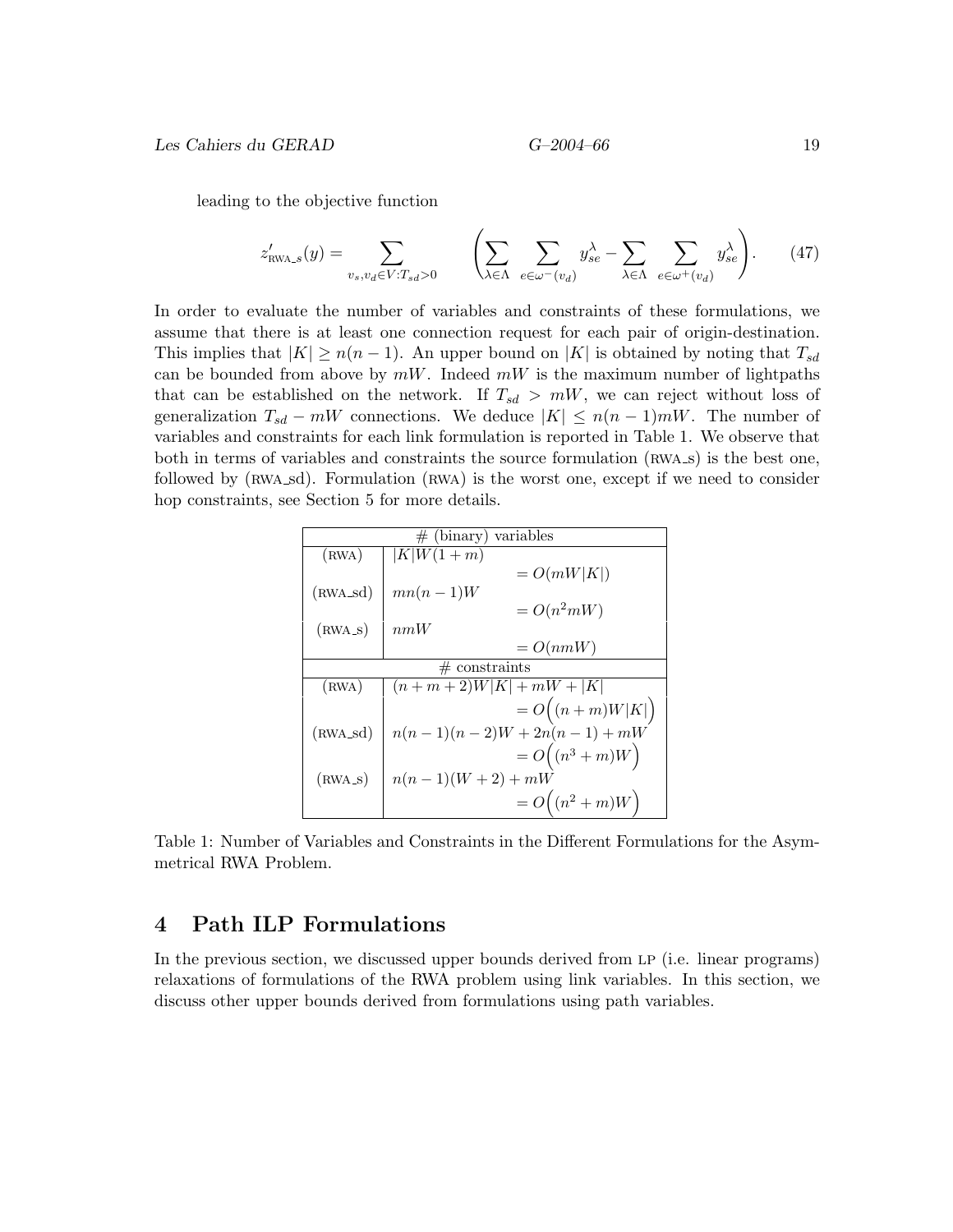#### 4.1 PATH Formulation

Let P be the overall set of elementary (e.g., with no loop) paths from  $v_s$  to  $v_d$  for all pairs  $(v_s, v_d)$  of source and destination nodes such that  $T_{sd} > 0$ . It can be decomposed as follows:  $P = \bigcup P_{sd}$  where  $P_{sd}$  corresponds to the set of potential paths for node pair  $v_s, v_d$ . We sd also define the parameters

$$
a_{ep} = \begin{cases} 1 & \text{if arc } e \text{ belongs to path } p \\ 0 & \text{otherwise.} \end{cases}
$$

for all  $p \in \mathcal{P}$  and  $e \in E$ . We then have this following path formulation, denoted PATH, that has been already proposed by several authors, see, e.g., Lee et al. [19] or Saad and Luo [21]:

$$
\max \quad z_{\text{PATH}}(x) = \sum_{\lambda \in \Lambda} \sum_{p \in \mathcal{P}} x_p^{\lambda}
$$

subject to:

$$
\sum_{p \in \mathcal{P}} a_{ep} x_p^{\lambda} \le 1 \qquad \qquad e \in E, \lambda \in \Lambda \tag{48}
$$

$$
\sum_{\lambda \in \Lambda} \sum_{p \in \mathcal{P}_{sd}} x_p^{\lambda} \le T_{sd} \qquad (v_s, v_d) \in V \times V : T_{sd} > 0 \qquad (49)
$$

$$
x_p^{\lambda} \in \{0, 1\} \qquad p \in \mathcal{P}, \lambda \in \Lambda. \tag{50}
$$

Constraints (48) correspond to the clash constraints, i.e., they express that there is at most one lightpath going through each pair  $(e, \lambda)$ , and (49) are the demand constraints.

While the (PATH) formulation may seem to suffer from a large number of variables, it can be solved by column generation techniques in which only a small subset of columns (i.e. variables) need to be on hand at each iteration, see [31] for more details. Moreover additional constraints like the hop constraints (see Section 5) can reduce the number of paths that have to be considered.

#### 4.2 A Relaxation of the PATH Formulation

Let us consider a relaxation of the (path) formulation, denoted by  $(R\lambda_PATH)$ , in which we care only for identifying a path for each connection request that satisfies the link capacities, but do not assign any wavelength to it. We introduce the set of variables  $x_p$  for  $p \in \mathcal{P}$ where  $x_p$  defines the number of connections carried out by path p. An upper bound can be obtained by solving the following integer linear program, denoted by  $(R\lambda_PATH)$ 

$$
\max \quad z_{\text{RA\_PATH}}(x) = \sum_{p \in \mathcal{P}} x_p
$$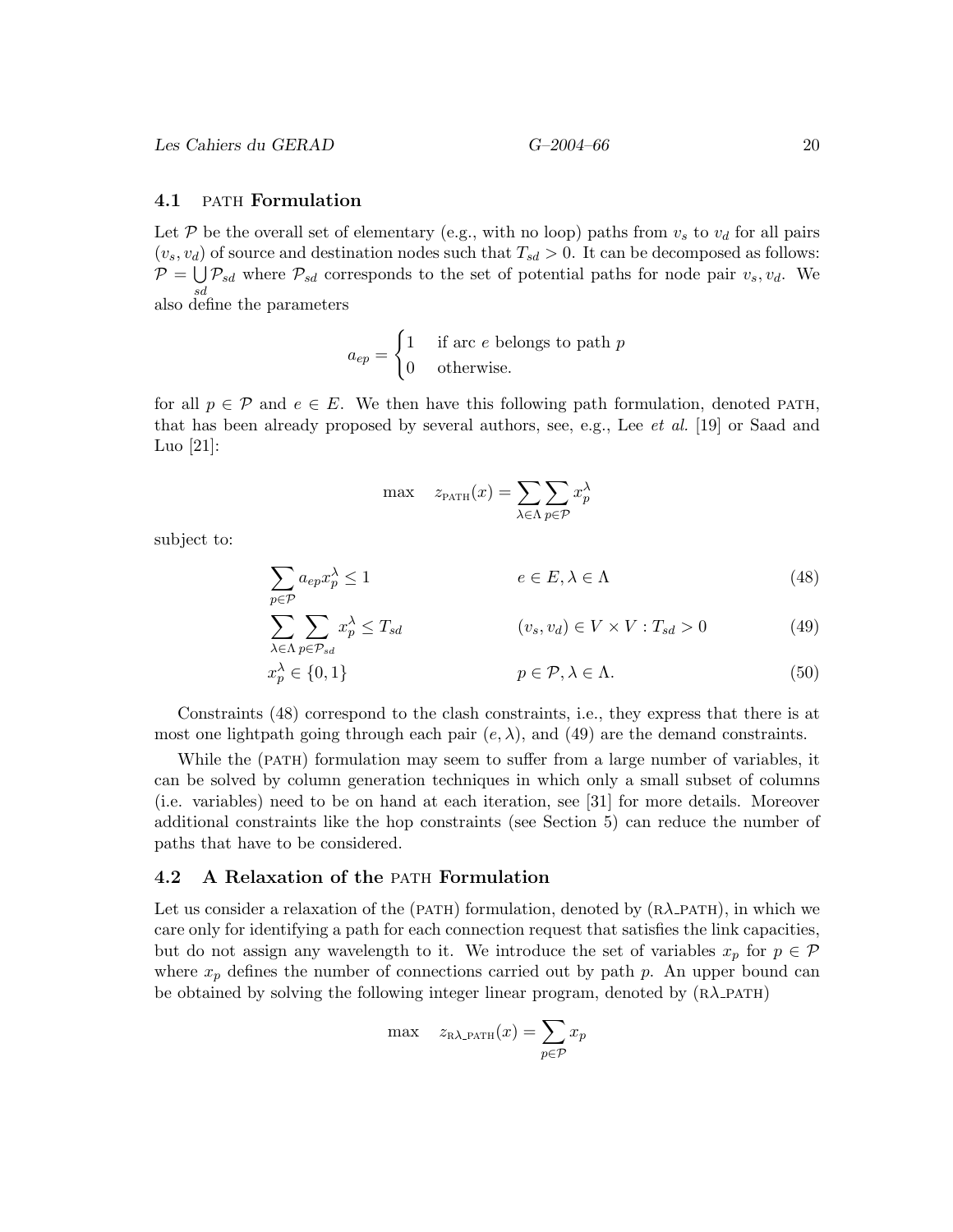subject to:

$$
\sum_{p \in \mathcal{P}} a_{ep} x_p \le W \qquad e \in E \tag{51}
$$

$$
\sum_{p \in \mathcal{P}_{sd}} x_p \le T_{sd} \qquad (v_s, v_d) \in V \times V \tag{52}
$$

$$
x_p \in \{0, 1, \dots, W\} \qquad p \in \mathcal{P},\tag{53}
$$

where the first constraint reinforce the capacity constraint for each link: no more than W lightpaths per link, the second constraint corresponds to satisfying at most the requested connections, and then the integrality condition for variables  $x_p$ . This problem is sometimes referred to as the circuit-switched routing problem, see, e.g., Ramaswami and Sivarajan [22].

#### 4.3 Comparison of the Upper Bounds Provided by the Path Formulations

**Theorem 4.** Assume that  $\mathcal{P}_{sd}$  contains all possible paths from  $v_s$  to  $v_d$  for  $(v_s, v_d) \in V \times V$ such that  $T_{sd} > 0$ . Then the optimal values of the LP relaxations of (RWA-sd) and (PATH) are equal:

$$
\overline{z}_{\text{RWA\_sd}} = \overline{z}_{\text{PATH}}.
$$

*Proof.* Let us first show that  $\overline{z}_{\text{RWA\_sd}} \geq \overline{z}_{\text{PATH}}$ . We denote by  $\Omega_{\text{LP}}(\text{RWA}_{sd})$  and  $\Omega_{\text{LP}}(\text{PATH})$ the feasible domain of the LP relaxations of  $(WMA_{sd})$  and  $(PATH)$  respectively. Consider a feasible solution  $x_p^{\lambda}, p \in \mathcal{P}, \lambda \in \Lambda$  of  $\Omega_{LP}(PATH)$  and let us derive from it a feasible solution from  $\Omega_{LP}(\text{RWA}\_sd)$  with an identical value. We define the variables  $y_{sd}$  and  $y_{sd}^{\lambda}$  as follows:

$$
y_{sd} = \sum_{\lambda \in \Lambda} \sum_{p \in \mathcal{P}_{sd}} x_p^{\lambda}, \qquad (v_s, v_d) \in V \times V : T_{sd} > 0
$$
  

$$
y_{sde}^{\lambda} = \sum_{p \in \mathcal{P}_{sd}} a_{ep} x_p^{\lambda} \qquad (v_s, v_d) \in V \times V : T_{sd} > 0,
$$

$$
\lambda \in \Lambda, e \in E.
$$

Let us consider constraint  $(48)$  of the (PATH) formulation. We have:

$$
\sum_{p \in \mathcal{P}} a_{ep} x_p^{\lambda} = \sum_{(v_s, v_d) \in V \times V: T_{sd} > 0} \sum_{p \in \mathcal{P}_{sd}} a_{ep} x_p^{\lambda}
$$
  
= 
$$
\sum_{(v_s, v_d) \in V \times V: T_{sd} > 0} y_{sde}^{\lambda} \le 1, \qquad e \in E, \lambda \in \Lambda.
$$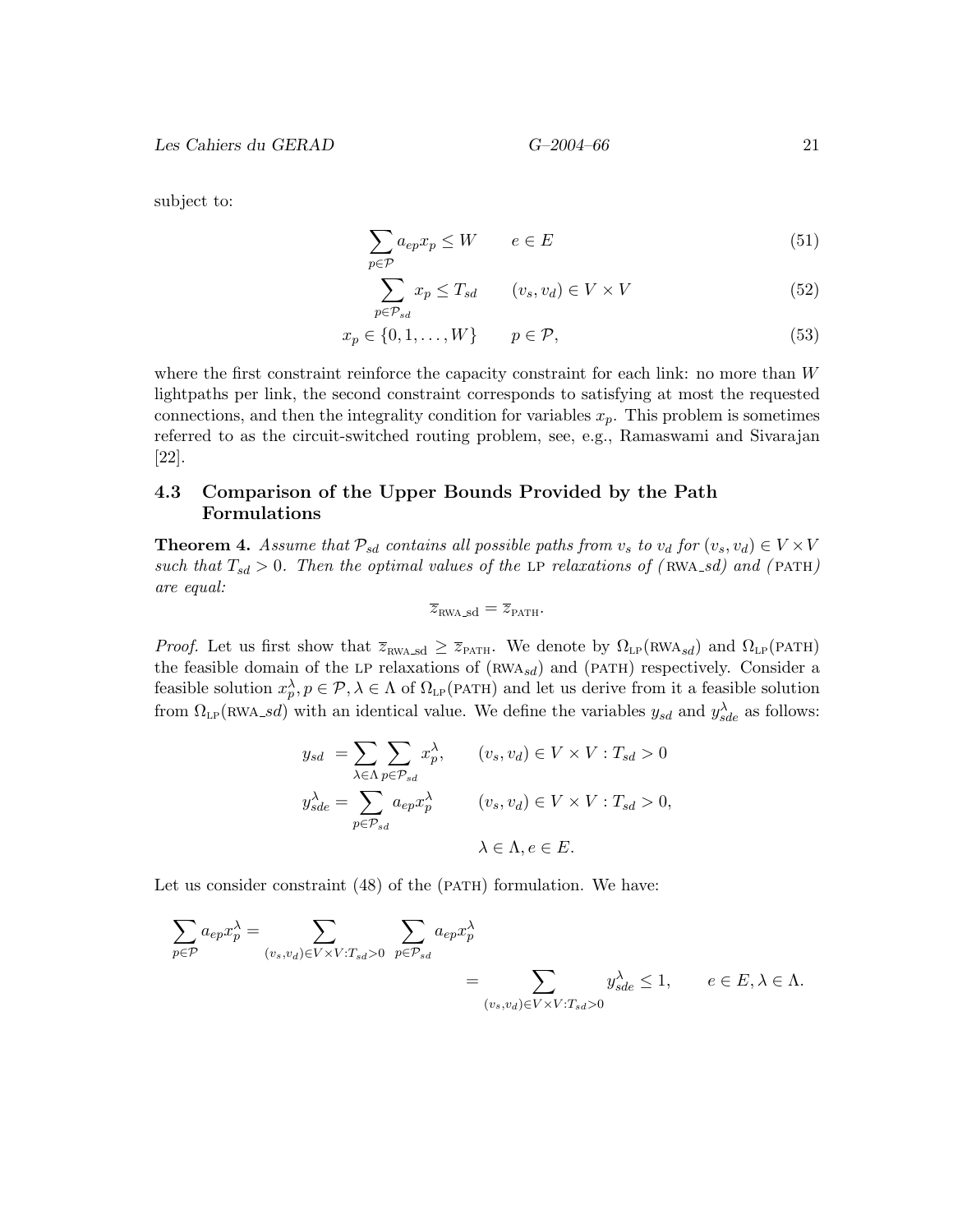Hence constraints  $(12)$  are satisfied. Consider next constraint  $(49)$  of the (PATH) formulation. As

$$
\sum_{e \in \omega^+(v_s)} a_{ep} = 1 \qquad p \in \mathcal{P}_{sd} \tag{54}
$$

$$
\sum_{e \in \omega^-(v_s)} a_{ep} = 1 \qquad p \in \mathcal{P}_{sd},\tag{55}
$$

we deduce:

$$
\sum_{\lambda \in \Lambda} \sum_{e \in \omega^+(v_s)} y_{sde}^{\lambda} = \sum_{\lambda \in \Lambda} \sum_{e \in \omega^-(v_d)} y_{sde}^{\lambda} = \sum_{\lambda \in \Lambda} \sum_{p \in \mathcal{P}_{sd}} x_p^{\lambda} = y_{sd},
$$

hence constraints (11) are satisfied. By definition of an elementary path, constraint (15) is satisfied. At last, due to path flow conservation, we easily deduce that constraints (10) are also satisfied, hence the variables  $(y_{sd}, y_{sde}^{\lambda})$  define a feasible solution to  $\Omega_{LP}(RWA_s d)$ , with same objective value.

The reverse inequality has essentially been shown in the second part of the proof of Theorem 2.  $\Box$ 

The following result was proved by Ramaswami and Sivarajan [22]. **Theorem 5.** The optimal values of the LP relaxations of  $(R\lambda_PATH)$  and  $(PATH)$  are equal:

$$
\overline{z}_{\text{RA-PATH}} = \overline{z}_{\text{PATH}}.
$$

*Proof.* Clearly (R $\lambda$ -PATH) is a relaxation of (PATH), hence we deduce  $\overline{z}_{R\lambda_{\text{PATH}}}\geq \overline{z}_{\text{PATH}}$ . Consider now a feasible solution  $(x_p)$  of the continuous relaxation of  $(R\lambda_PATH)$ . We define

$$
x_p^{\lambda} = \frac{x_p}{W}, \qquad \lambda \in \Lambda, \quad p \in \mathcal{P}.
$$

Clearly  $(x_p^{\lambda})$  is a feasible solution to  $\Omega_{LP}(PATH)$  with same objective value. Hence  $\overline{z}_{PATH} \ge$  $\overline{z}_{\text{R}}$  path.

In the sequel, we will denote by  $\overline{z}$  the common value of the continuous relaxation of all formulations considered in this paper, and by  $z_{\text{RA\_PATH}\ell}^{\star}$  the upper bound obtained by solving optimally the formulation  $(R\lambda)$ -path) with the set of paths restricted to those of length  $\leq \ell$ .

### 5 Further Comparisons and Hop Constraints

For, e.g., delay consideration, it may be interesting to bound the number of hops of the lightpaths. Assuming that the number of hops of a lightpath is defined as the number of links in the path, observe that not all formulations considered in this paper allow the inclusion of this constraint.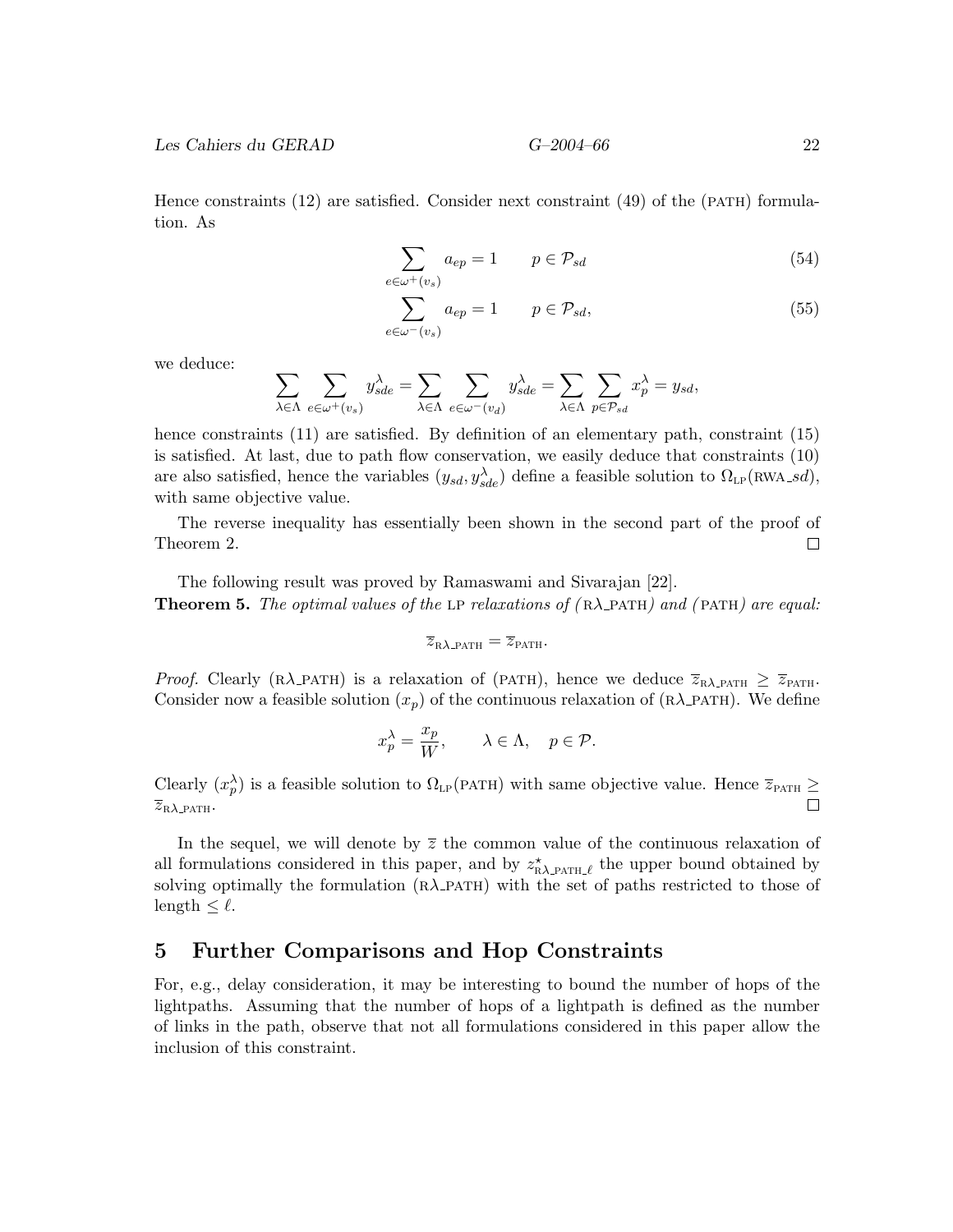Let  $H$  be the upper bound on the number of hops. The formulation that is the most easy to modify is the (path) formulation: instead of considering all possible paths, consider only the paths with number of hops less than or equal to H.

The hop constraints can be included in formulation (RWA) through the following constraints

$$
\sum_{\lambda \in \Lambda} \sum_{e \in E} x_{ke}^{\lambda} \le H, \qquad k \in K. \tag{56}
$$

In contrast, it is not possible to include the hop constraints in formulations (RWA\_sd) and (rwa s) as the variables in these formulations do not refer to an unique path.

#### 6 Computational Experience

We compare the values of the upper bounds discussed in the previous sections together with the optimal ILP value, denoted by  $z^*$  on eight RWA problem instances, six with non-uniform traffic matrices and two with uniform traffic.

We consider three optical networks, two of them widely used in the literature, the NSF and the EON networks in addition to the Brazil network available, e.g., in  $[12]$ . The NSF network is a network with 14 nodes and 21 optical links, with a maximum of 4 links per node, and is, e.g. described in [6]. Miyao and Saito [32] consider a slight variation of the nsf network where they have added one link in order to make each local degree more than two. The EON network is described in, e.g., Mahony *et al.*; it is a network with 20 nodes and 39 optical links, with a maximum of 7 links per node. Fumagalli et al. [33] consider a slight variation of the eon network where they have removed one node of degree 2 but have added two links. The Brazil network contains 27 nodes and 70 optical links with a maximum of 10 links per node.

We used six non-uniform traffic matrices. Two of them, matrices  $T^1$  and  $T^4$  come from Krishnaswamy [27]. They correspond to 268 connections for the NSF instance, and 374 for the EON one. We generated a second traffic matrix,  $T^2$ , for the NSF network with around twice the number of connections than in the Krishnaswamy one, with a random number of connections between 0 and 6 for each pair of origin and destination nodes. Similarly, we randomly generated a traffic matrix  $T^6$  for the Brazil network with a random number of connections between 0 and 3 for each pair of origin and destination nodes. All traffic matrices are available in [34]. The last two non-uniform traffic matrices  $T^3$  and  $T^5$  come from [32] and [33] respectively.

We observe that on all 8 instances, the three values,  $\overline{z}$ , the LP relaxation upper bound,  $z_{\rm _B}^*$  $_{\rm R\lambda\;PATH\;\ell}^*$ , the optimal ILP value of the  $\lambda$ -relaxation of the PATH formulation introduced in Section 4.2 and  $z^*$ , the ILP optimal value for the original RWA problem (computed using  $CPLEX-MIP$  [23] and the formulation  $(RWA_S)$  are very close and equal most of the time. Indeed the only instance for which we observe a difference between  $\overline{z}$  and  $z_n^*$  $_{\rm RA\ PATH\ \ell}^*$  in our experiments is for the Brazil network with non-uniform traffic and 10 wavelengths. For a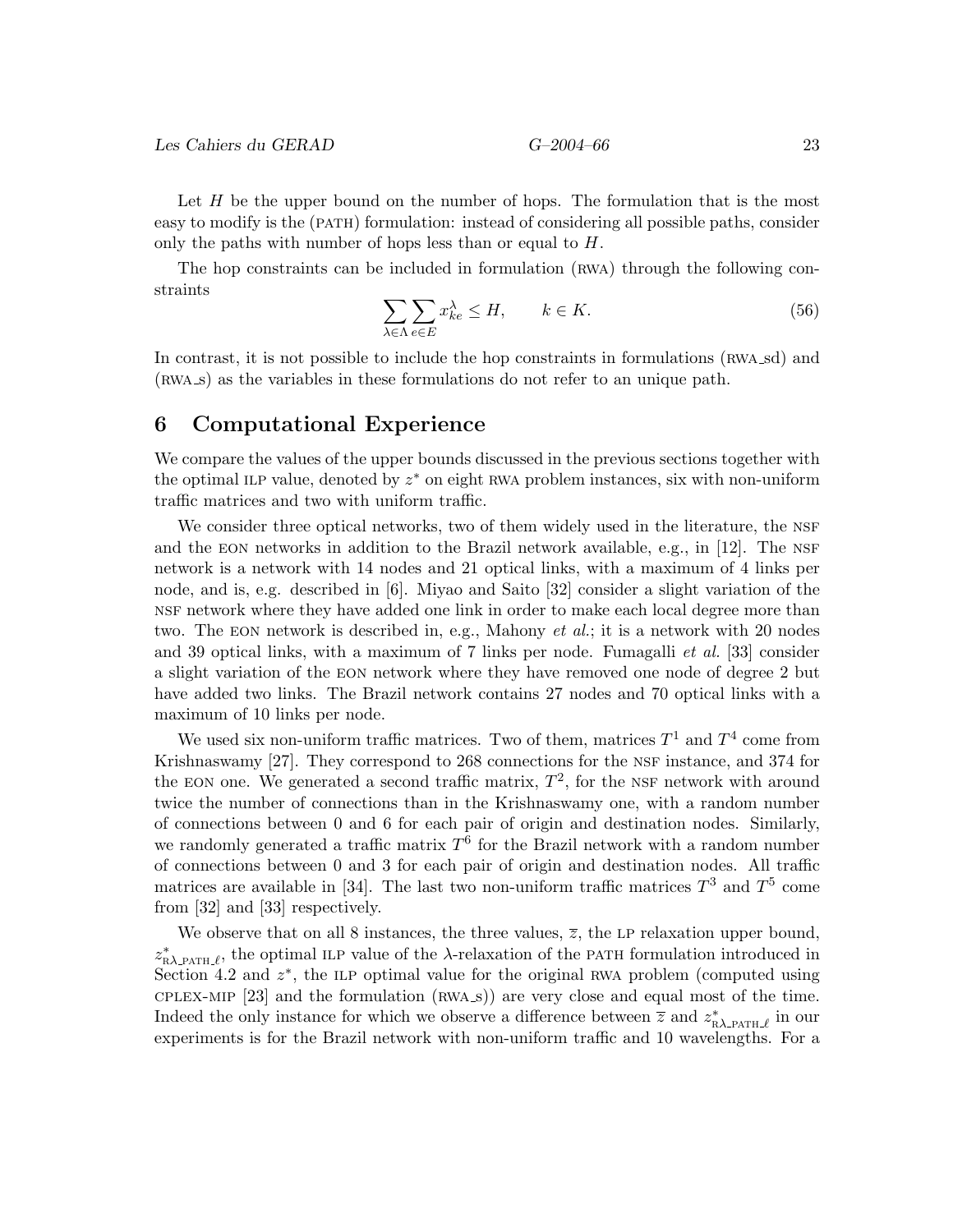$$
G\!\!-\!\!2004\!\!-\!\!66
$$

difference between  $z_{\text{RA\_PATH}}^*$  and  $z^*$ , let us illustrate it on the following small example. Let us consider the physical network represented on Figure 3 together with the traffic matrix of Figure 4, the routing provided by  $z_{\rm RA\_PATH}^{\star}$  do not lead necessarily to feasible RWA solution. We assume that  $W = 2$ . Plain arrows corresponds to directional fibers. Dashed and dotted arrows to lightpaths, the dashed ones to those with wavelength  $\lambda_1$ , the dotted ones to those with wavelength  $\lambda_2$ . Observe that connection  $(v_5, v_2)$  cannot be assigned a wavelength, whereas it is possible to find 5 routing paths satisfying the capacity constraints for each arc, leading to  $\overline{z} = 5$ ,  $z_{\text{RA-PATH}}^{\star} = 5$  and  $z^{\star} = 4$ .



Figure 3: A small network.

|                                                            |                | $v_2$ | $v_3$          | $v_4$ | $v_5$    |
|------------------------------------------------------------|----------------|-------|----------------|-------|----------|
|                                                            |                | 0     |                | 0     | 0        |
|                                                            | 0              |       | 0              |       | $\Omega$ |
|                                                            | $\overline{0}$ | 0     |                | 0     | 1        |
| $\begin{array}{c} v_1 \ v_2 \ v_3 \ v_4 \ v_5 \end{array}$ |                | 0     | 0              |       | $\Omega$ |
|                                                            | O              |       | $\blacksquare$ | 0     | 0        |

Figure 4: Traffic matrix of the example

Even if the optimal values of the LP relaxation and the ILP formulations are almost always equal, it does not entail that rounding off procedures on the optimal LP relaxation solutions lead to the optimal or near optimal ILP solutions. For instance, looking at the results obtained by Krishnaswamy and Sivarajan [5] on formulations (ks1) and (ks2), we observe that most integer solutions derived from rounding off procedures do not provide the optimal ilp solutions except for some rare cases, and that gaps between the rounding off and the optimal ILP solutions vary from 1 to  $6\%$ .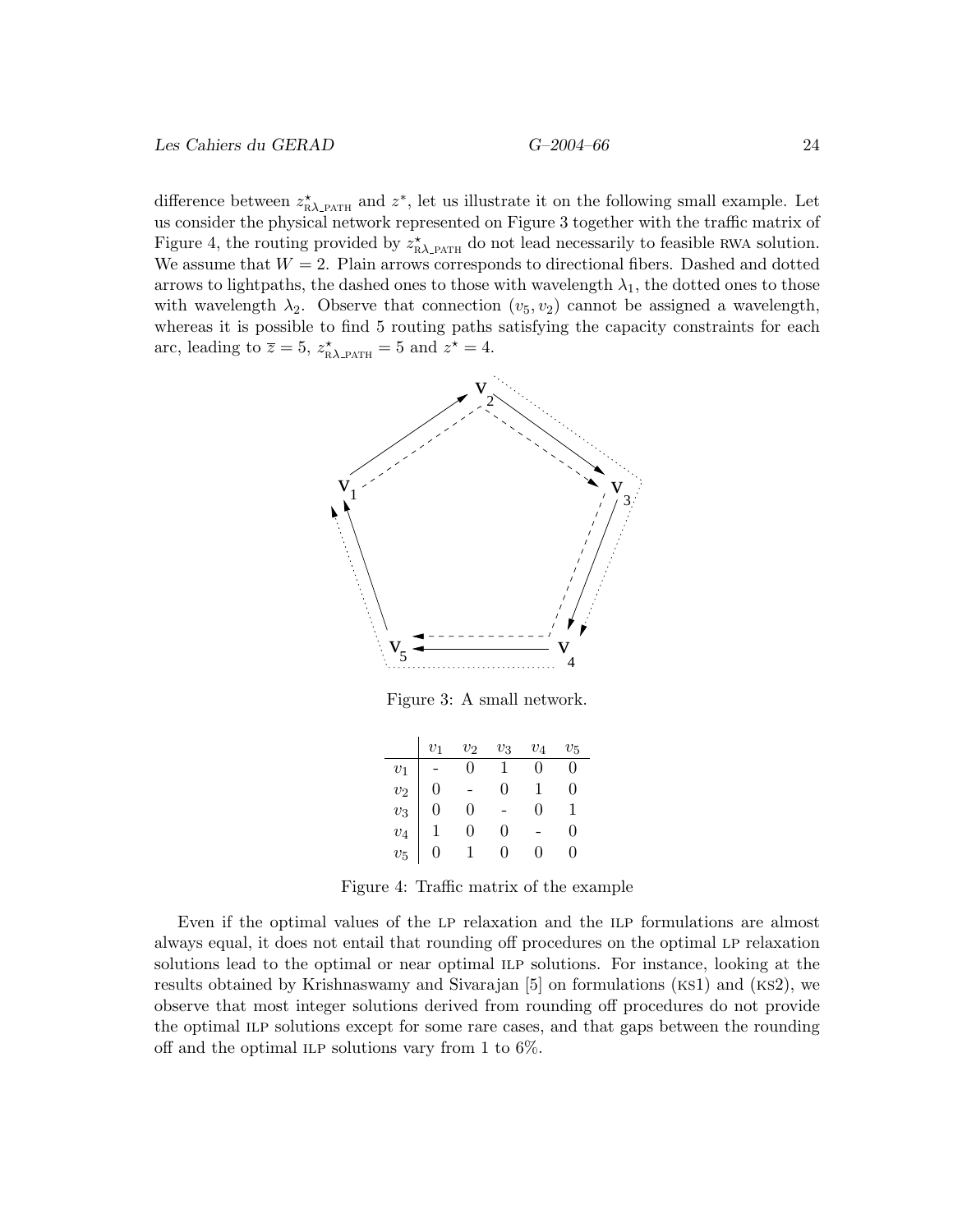In terms of computational effort,  $\overline{z}$  is the easiest value to compute as it corresponds to the solution of a LP program. The most economical formulation to compute it, as well as z ∗ , corresponds to the (rwa s) formulation if no hop constraints are considered. Moreover, the solution of  $z_{\rm R}^*$  $\sum_{R\lambda \text{ PATH}}^*$  is also easy to compute in practice even if it corresponds to the optimal solution of an ilp program: a very limited number of nodes need to be developed in the branch-and-bound search tree when using the cplex-mip package. The computation of z<sup>\*</sup> requires a couple on minutes for all instances except for those involving the Brazil network that required between 1 and 2 hours for uniform traffic, and from 1 hour (10 wavelengths) to 7 days (14 wavelengths) for non uniform traffic. All experiments have been done on a Linux Dell machine with a Pentium 4 and the cplex-mip version 8.1 of ILOG  $[23]$ .

|                                  |                                    |                                 | nsf Network - Krishnaswamy non-uniform traffic data [27] |                 |                               |             |
|----------------------------------|------------------------------------|---------------------------------|----------------------------------------------------------|-----------------|-------------------------------|-------------|
|                                  | Non-Uniform Traffic - Matrix $T^1$ |                                 |                                                          | Uniform Traffic |                               |             |
| $#$ wavelengths                  | $\overline{z}$                     | $z_{\rm RA\_{PATH\_5}}^{\star}$ | $z^{\star}$                                              | $\overline{z}$  | $z_{\rm RA\_PATH\_5}^{\star}$ | $z^{\star}$ |
| 10                               | 198.0                              | 198.0                           | 198.0                                                    | 164.0           | 164.0                         | 164.0       |
| 12                               | 218.0                              | 218.0                           | 218.0                                                    | 180.0           | 180.0                         | 180.0       |
| 14                               | 238.0                              | 238.0                           | 238.0                                                    | 182.0           | 182.0                         | 182.0       |
| 16                               | 258.0                              | 258.0                           | 258.0                                                    | 182.0           | 182.0                         | 182.0       |
| 18                               | 267.0                              | 267.0                           | 267.0                                                    | 182.0           | 182.0                         | 182.0       |
| $\geq 20$                        | 268.0                              | 268.0                           | 268.0                                                    | 182.0           | 182.0                         | 182.0       |
| nsf network - Traffic data $T^2$ |                                    |                                 |                                                          |                 |                               |             |
|                                  | Non-Uniform Traffic                |                                 |                                                          |                 |                               |             |
| $#$ wavelengths                  | $\overline{z}$                     | $z_{\text{RA-PATH }5}^{\star}$  | $z^{\star}$                                              |                 |                               |             |
| 26                               | 439.0                              | 439.0                           | 439.0                                                    |                 |                               |             |
| 28                               | 453.0                              | 453.0                           | 453.0                                                    |                 |                               |             |
| 30                               | 467.0                              | 467.0                           | 467.0                                                    |                 |                               |             |
| 32                               | 481.0                              | 481.0                           | 481.0                                                    |                 |                               |             |
|                                  |                                    |                                 | nsf network and traffic data $T^3$ adapted from [32]     |                 |                               |             |
|                                  |                                    |                                 | Non-Uniform Traffic                                      |                 |                               |             |
| $#$ wavelengths                  | $\overline{z}$                     | $z_{\rm RA\_{PATH\_5}}^{\star}$ | $z^{\star}$                                              |                 |                               |             |
| 10                               | 172.0                              | 172.0                           | 172.0                                                    |                 |                               |             |
| 12                               | 190.0                              | 190.0                           | 190.0                                                    |                 |                               |             |
| 14                               | 208.0                              | 208.0                           | 208.0                                                    |                 |                               |             |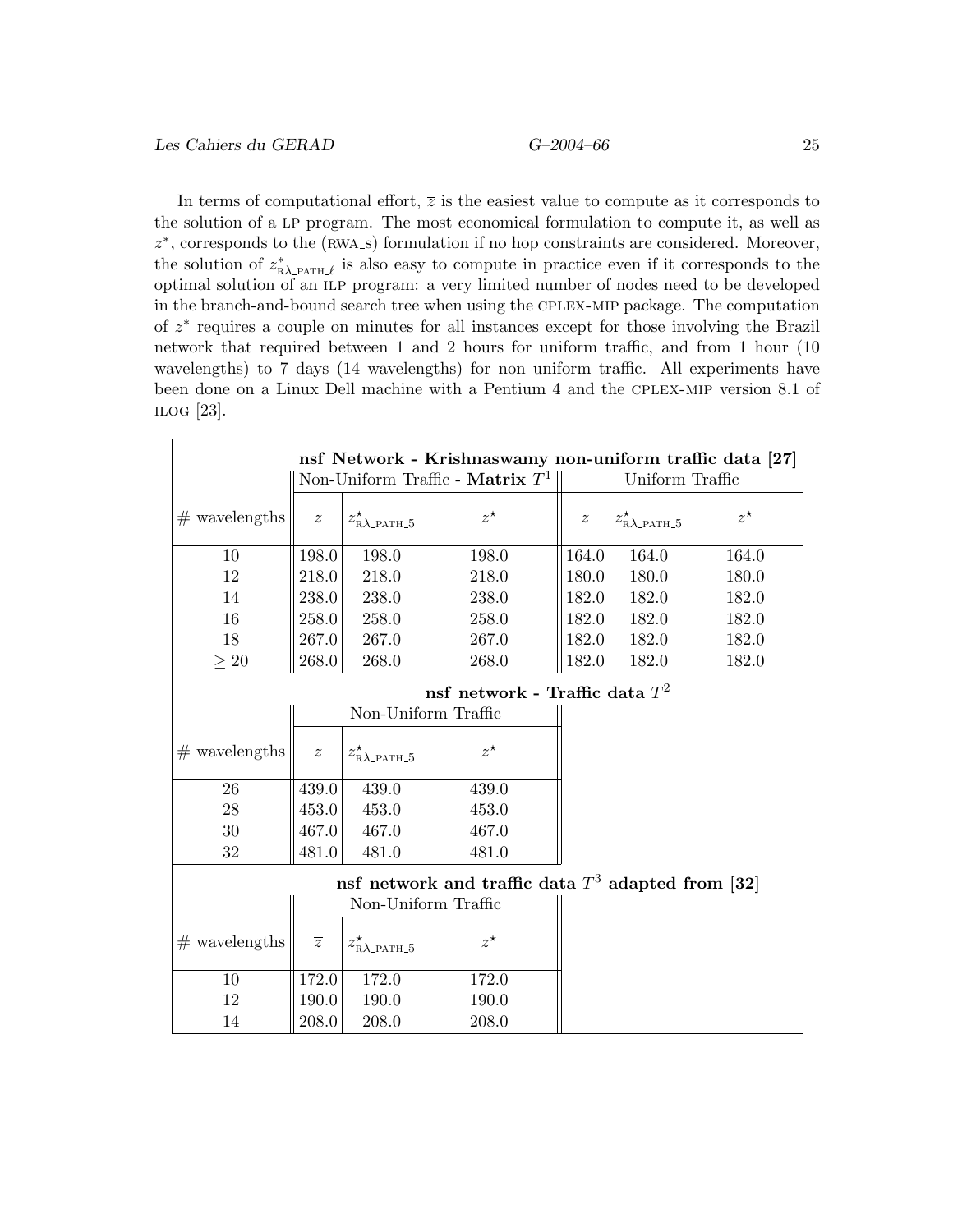| eon network - Krishnaswamy traffic data $T^4$ [27]<br>Non-Uniform Traffic |                                    |                                |                                                      |                |                                 |             |
|---------------------------------------------------------------------------|------------------------------------|--------------------------------|------------------------------------------------------|----------------|---------------------------------|-------------|
|                                                                           |                                    |                                |                                                      |                |                                 |             |
| $#$ wavelengths                                                           | $\overline{z}$                     | $z_{\rm RA\_PATH\_7}^{\star}$  | $z^{\star}$                                          |                |                                 |             |
| 10                                                                        | 285.0                              | 285.0                          | 285.0                                                |                |                                 |             |
| 12                                                                        | 317.0                              | 317.0                          | 317.0                                                |                |                                 |             |
| 14                                                                        | 337.0                              | 337.0                          | 337.0                                                |                |                                 |             |
| 16                                                                        | 350.0                              | 350.0                          | 350.0                                                |                |                                 |             |
| 18                                                                        | 362.0                              | 362.0                          | 362.0                                                |                |                                 |             |
| 20                                                                        | 370.0                              | 370.0                          | 370.0                                                |                |                                 |             |
| 22                                                                        | 374.0                              | 374.0                          | 374.0                                                |                |                                 |             |
| 24                                                                        | 374.0                              | 374.0                          | 374.0                                                |                |                                 |             |
|                                                                           |                                    |                                | eon network and traffic data $T^5$ adapted from [33] |                |                                 |             |
|                                                                           |                                    |                                | Non-Uniform Traffic                                  |                |                                 |             |
|                                                                           |                                    |                                |                                                      |                |                                 |             |
| $#$ wavelengths                                                           | $\overline{z}$                     | $z_{\text{RA-PATH-7}}^{\star}$ | $z^{\star}$                                          |                |                                 |             |
| 10                                                                        | 393.0                              | 393.0                          | 393.0                                                |                |                                 |             |
| 12                                                                        | 447.0                              | 447.0                          | 447.0                                                |                |                                 |             |
| 14                                                                        | 498.0                              | 498.0                          | 498.0                                                |                |                                 |             |
| brazil network                                                            |                                    |                                |                                                      |                |                                 |             |
|                                                                           | Non-Uniform Traffic - Matrix $T^6$ |                                |                                                      |                | Uniform Traffic                 |             |
| $#$ wavelengths                                                           | $\overline{z}$                     | $z_{\rm RA\_{PATH}$ 7          | $z^{\star}$                                          | $\overline{z}$ | $z_{\rm RA\_{PATH\_7}}^{\star}$ | $z^{\star}$ |
| 10                                                                        | 721.5                              | 721.0                          | 721.0                                                | 560.0          | 560.0                           | 560.0       |
| 12                                                                        | 800.0                              | 800.0                          | 800.0                                                | 614.0          | 614.0                           | 614.0       |
| 14                                                                        | 872.0                              | 872.0                          | 872.0                                                | 630.0          | 630.0                           | 630.0       |

Table 2: Comparison of the Upper Bounds with the Optimal ilp Values

# 7 Conclusion

Although several ILP formulations have been proposed for the RWA problem in the literature, we show in this paper that their LP relaxations all provide the same upper bounds. Moreover, the optimal values of the lp relaxations are most of the time very close or equal to the optimal values of the ILP formulations leading to some hopes that it might be no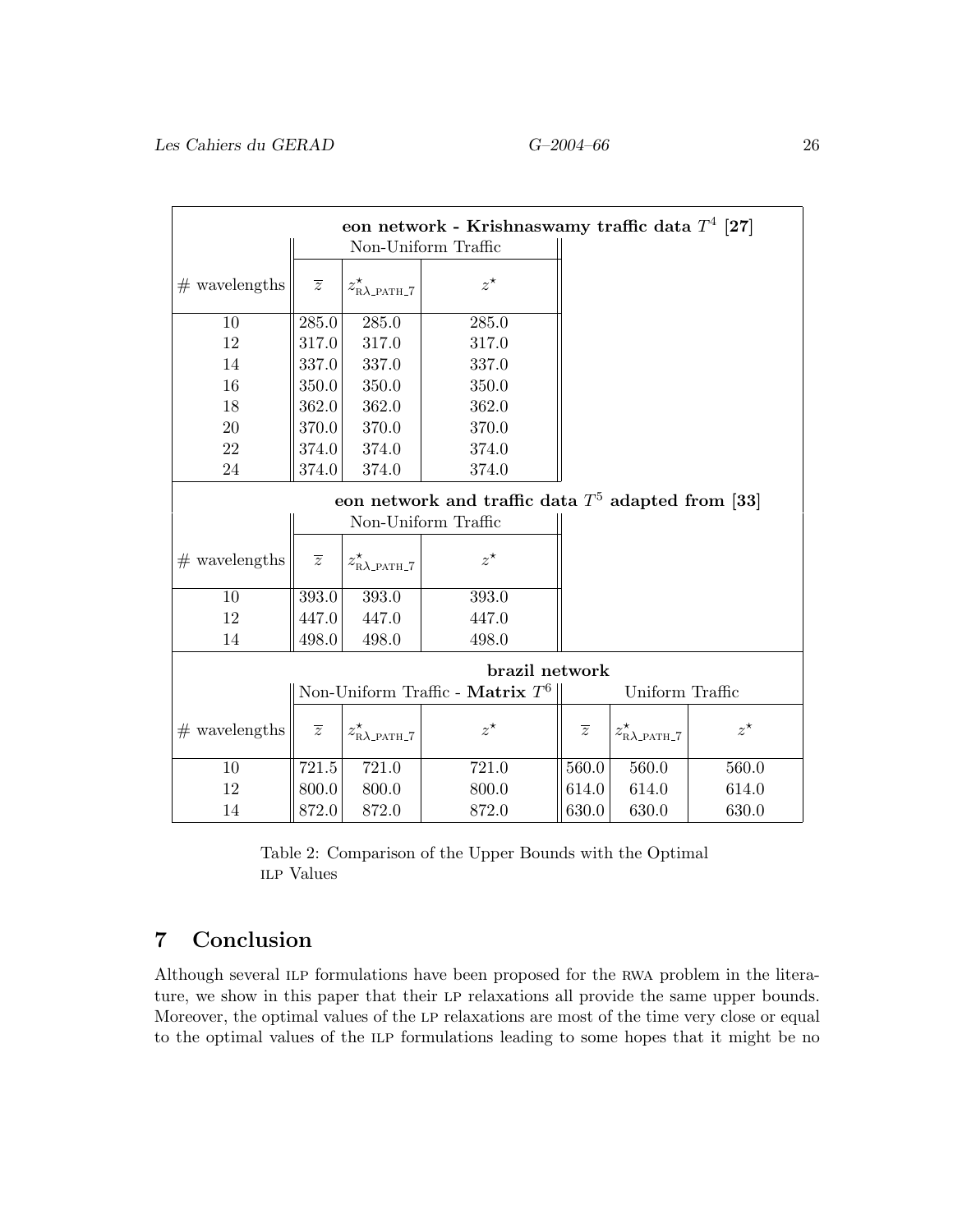so difficult to solve exactly some instances, with a proof of the optimality of the solutions. Comparing the values of some of the upper bounds with heuristic solutions available in the literature for some of the instances (e.g.,  $[11]$  recently improved by  $[35]$ ), we observe that some heuristics do provide some optimal solutions for some instances, but without any optimality proof.

An important side contribution of the paper is a review of the various integer linear programming (ilp) formulations of the rwa problem considering the objective of minimizing the blocking rate with asymmetrical traffic models, with a unified and simplified notation. We show that depending on whether some constraints are considered or not (e.g., the hop constraints), the best formulation is not the same. Moreover, we show that further improvements are possible for some formulations in order to reduce their number of variables and constraints. A complementary paper on the particular case of symmetrical traffic models is also available from the same authors, see [4], where we consider several objectives, not only the blocking rate. For asymmetrical traffic matrices, further work is needed to study the ilp formulations with other objectives such as the cost of the multiplexing equipments or the minimum number of wavelengths per link (i.e., transport capacities).

#### References

- [1] R. Ramaswami and K. Sivarajan, Optical Networks A Practical Perspective, 2nd ed. Morgan Kaufmann, 2002.
- [2] R. Dutta and G. Rouskas, "A survey of virtual topology design algorithms for wavelength routed optical networks," Optical Networks Magazine, vol. 1, no. 1, pp. 73–89, January 2000.
- [3] H. Zang, J. P. Jue, and B. Mukherjee, "A review of routing and wavelength assignment approaches for wavelength-routed optical WDM networks," Optical Networks Magazine, pp. 47–60, January 2000.
- [4] B. Jaumard, C. Meyer, and B. Thiongane, "ILP formulations for the RWA problem for symmetrical systems," submitted for Publication.
- [5] R. Krishnaswamy and K. Sivarajan, "Algorithms for routing and wavelength assignment based on solutions of LP-relaxation," IEEE Communications Letters, vol. 5, no. 10, pp. 435–437, October 2001.
- [6] ——, "Design of logical topologies: A linear formulation for wavelength routed optical networks with no wavelength changers," IEEE/ACM Transactions on Networking, vol. 9, no. 2, pp. 184–198, April 2001.
- [7] D. Banerjee and B. Mukherjee, "Wavelength routed optical networks: Linear formulation, resource budgeting tradeoffs, and reconfiguration study," in INFOCOM, Kobe, Japan, 1997.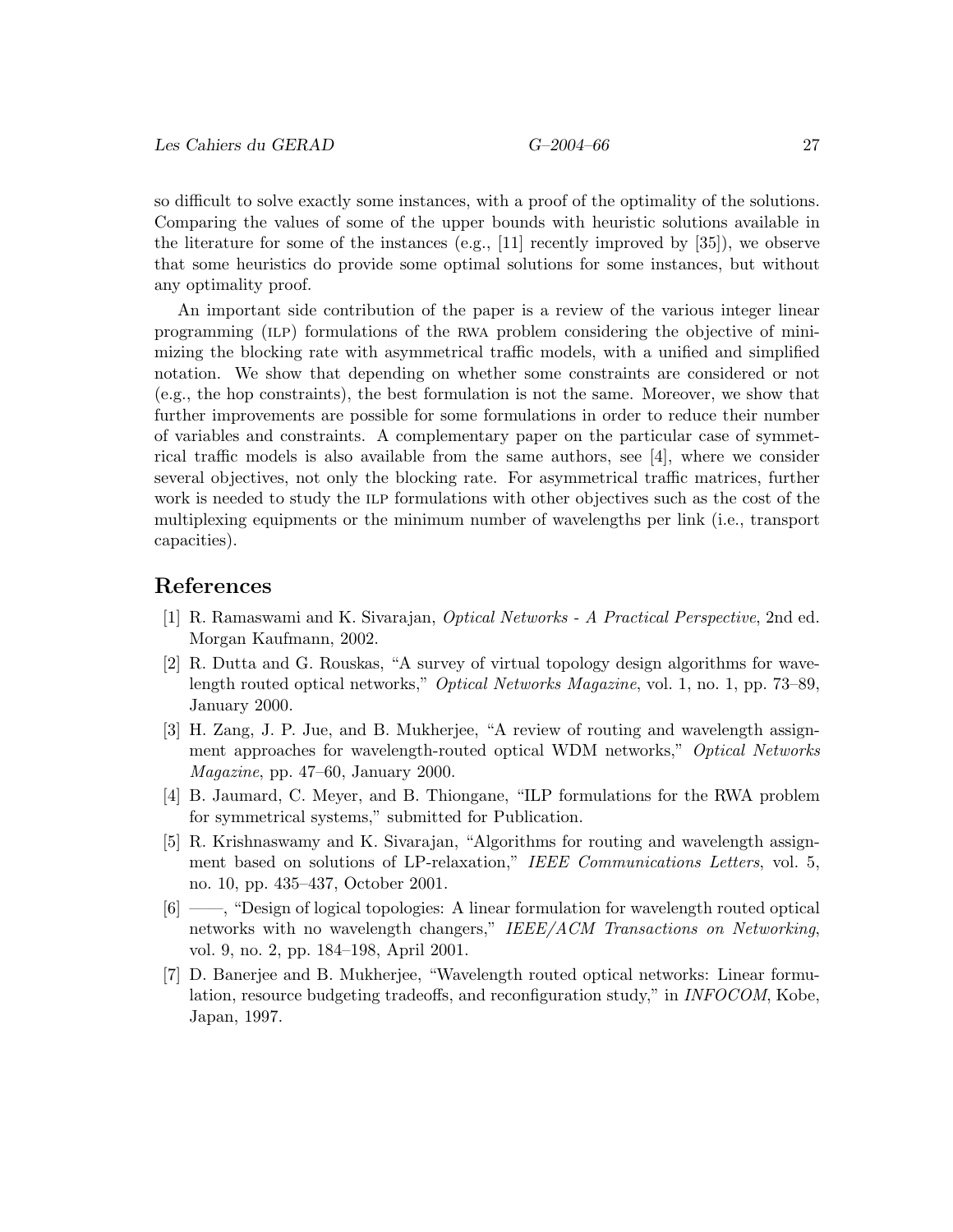- [8] S. Banerjee, J. Yoo, and C. Chen, "Design of wavelength routed optical networks for packet switched traffic," IEEE Journal of Lightware Technology, vol. 15, no. 9, pp. 1636–1646, September 1997.
- [9] I. Chlamtac, A. Ganz, and G. Karmi, "Lightnets: Topologies for high-speed optical networks," IEEE Journal of Lightware Technology, vol. 11, no. 3, pp. 951–961, May/June 1993.
- [10] Z. Zhang and A. Acampora, "A heuristic wavelength assignment algorithm for multihop WDM networks with wavelength routing and wavelength re-use," IEEE/ACM Transactions on Networking, vol. 3, no. 3, pp. 281–288, 1995.
- [11] B. Jaumard and T. Hemazro, "Routing and wavelength assignment in single hop all optical networks with minimum blocking," submitted for Publication.
- [12] T. Noronha and C. Ribeiro, "Routing and wavelength assignment by partition coloring," European Journal of Operational Research, 2004, to appear.
- [13] A. Katangur, Y. Pan, and M. Fraser, "Simulated annealing routing and wavelength lower bounds estimation on wavelength-division multiplexing optical multistage networks," Optical Engineering, vol. 43, no. 5, pp. 1080–1091, May 2004.
- [14] M. Ali, B. Ramamurthy, and J. Deogun, "Genetic algorithm for routing in WDM optical networks with power considerations. part i: The unicast case," in Proceedings of the  $8<sup>th</sup> IEEE ICCCN'99$ , Boston-Natick, MA, USA, October 1999, pp. 335-340.
- [15] Y. Qin, C.-K. Siew, and B. Li, "Effective routing and wavelength assignment in a wavelength-routed network," *Optical Networks Magazine*, vol. 4, no. 2, pp. 65–73, March/April 2002.
- [16] D. Banerjee, V. Mehta, and S. Pandey, "A genetic algorithm approach for solving the routing and wavelength assignment problem in WDM networks," in *International* Conference in Networks, ICN'04, Pointe-à-Pitre, Guadeloupe, 2004.
- [17] E. Hyytiä and J. Virtamo, "Wavelength assignment and routing in wdm networks," in Fourteenth Nordic Teletraffic Seminar, NTS-14, Copenhagen, Denmark, Aug. 1998. [Online]. Available: http://www.netlab.hut.fi/tutkimus/cost257/publ/ntswdm.pdf
- [18] A. Ozdaglar and D. Bersekas, "Routing and wavelength assignment in optical networks," IEEE/ACM Transactions on Networking, vol. 11, no. 2, pp. 259–272, April 2003.
- [19] K. Lee, K. Kang, T. Lee, and S. Park, "An optimization approach to routing and wavelength assignment in WDM all-optical mesh networks without wavelength conversion," ETRI Journal, vol. 24, no. 2, pp. 131–141, April 2002.
- [20] M. Tornatore, G. Maier, and A. Pattavina, "WDM network optimization by ILP based on source formulation," in IEEE Infocom, vol. 3, 2002, pp. 1813–1821.
- [21] M. Saad and Z.-Q. Luo, "A Lagrangean decomposition approach for the routing and wavelength assignment in multifiber WDM networks," in *GLOBECOM*, 2002, pp. 2818–2822.